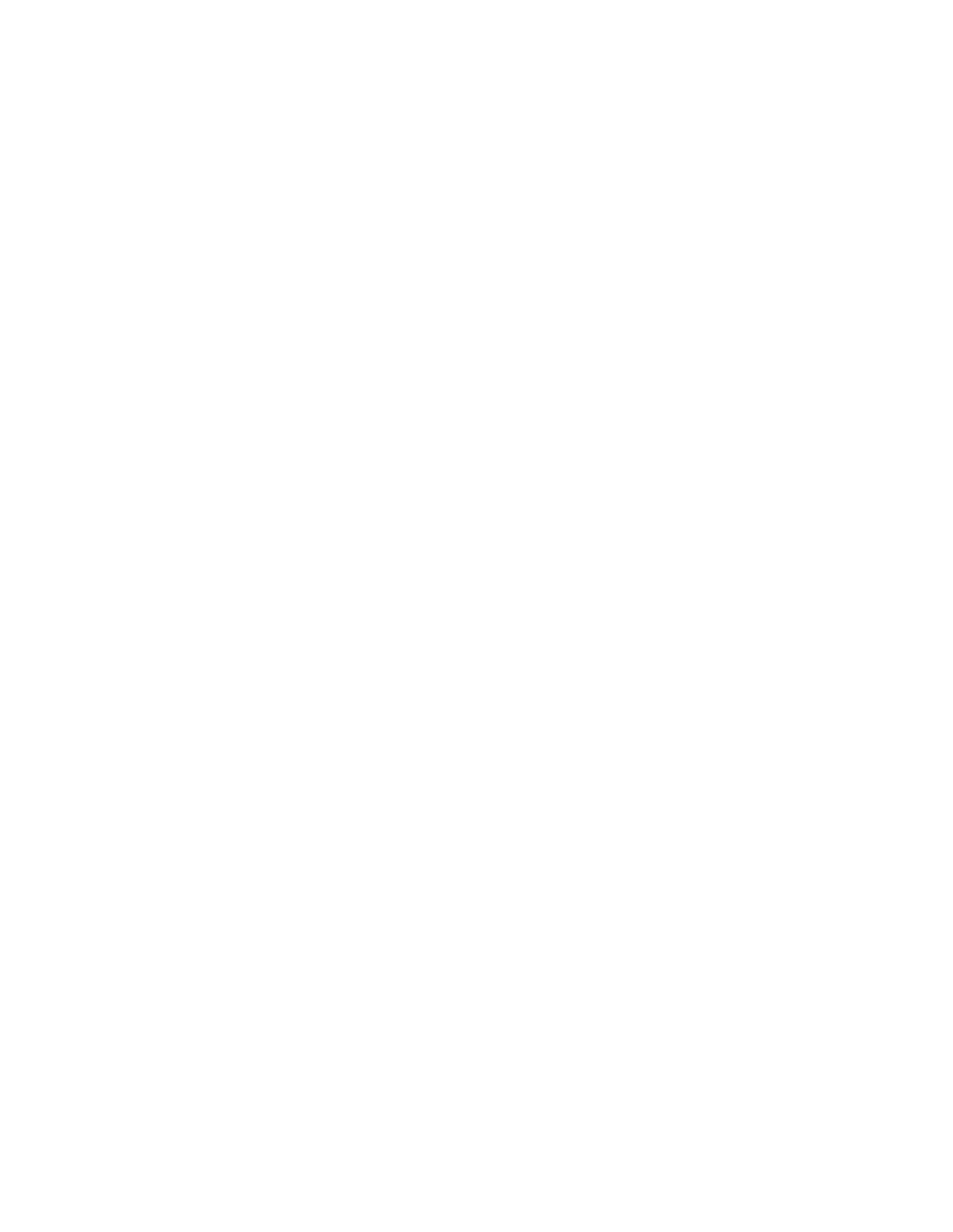E/ECE/324<br>E/ECE/TRANS/505  $\text{Rev.2/Add.103/Rev.1}$ Regulation No. 104 page 3

## Regulation No. 104

## UNIFORM PROVISIONS CONCERNING THE APPROVAL OF RETRO-REFLECTIVE MARKINGS FOR VEHICLES OF CATEGORY M, N AND O

#### **CONTENTS**

#### REGULATION Page

| 1.  |                                                                                        |
|-----|----------------------------------------------------------------------------------------|
| 2.  |                                                                                        |
| 3.  |                                                                                        |
| 4.  |                                                                                        |
| 5.  |                                                                                        |
| 6.  |                                                                                        |
| 7.  |                                                                                        |
| 8.  | Modifications and extension of approval for retro-reflective marking materials11       |
| 9.  |                                                                                        |
| 10. |                                                                                        |
| 11. |                                                                                        |
| 12. | Names and addresses of Technical Services<br>responsible for conducting approval tests |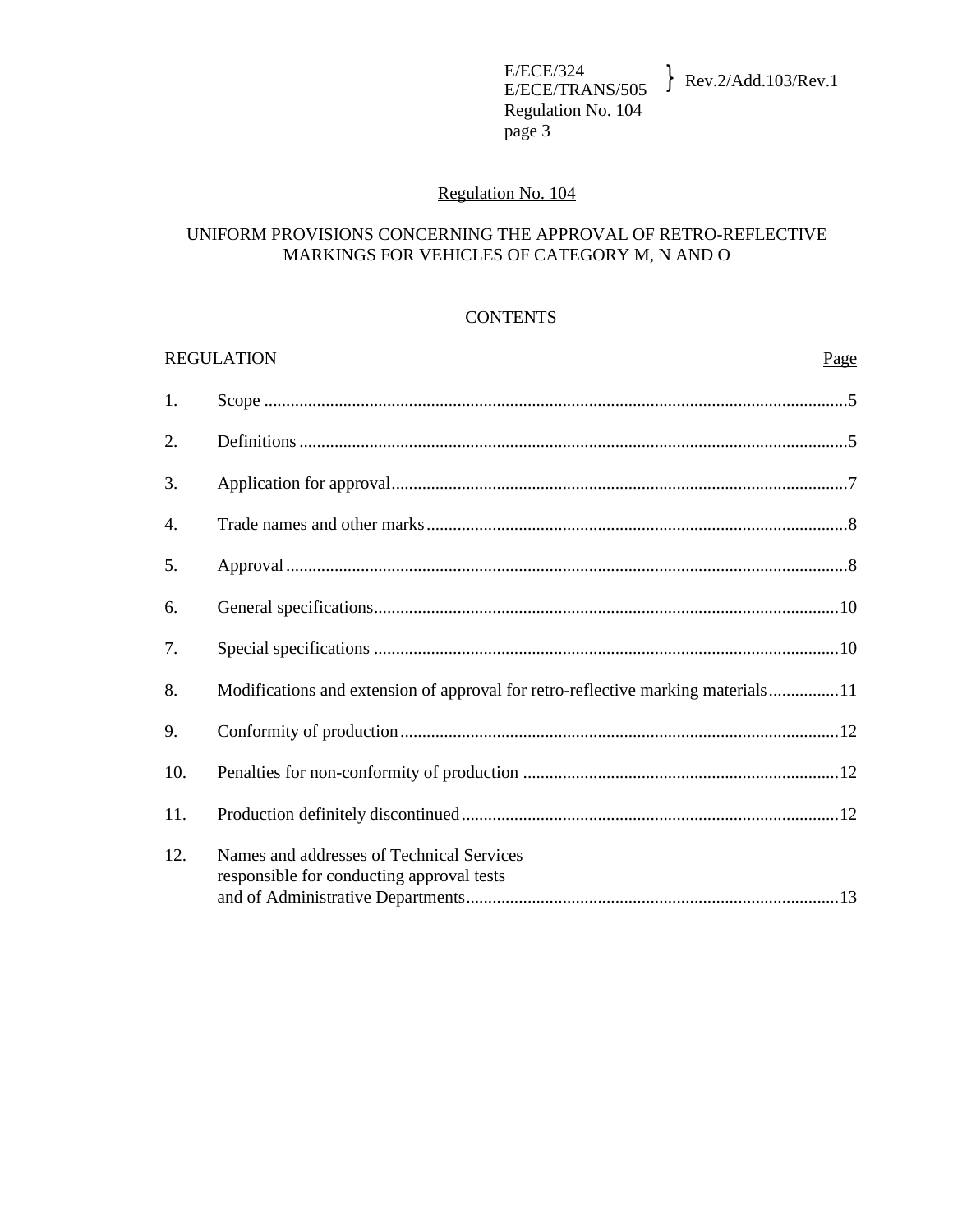CONTENTS (continued)

#### ANNEXES

- Annex 1 The CIE co-ordinate system; Goniometer mechanism embodying the CIE angular system
- Annex 2 Communication concerning the approval or extension or refusal or withdrawal of approval or production definitely discontinued of retro-reflective markings of heavy and long vehicles and their trailers pursuant to Regulation No. 104
- Annex 3 Arrangement of the approval mark
- Annex 4 Test procedure
- Annex 5 Specification of marking dimensions
- Annex 6 Colorimetric specifications
- Annex 7 Photometric specifications
- Annex 8 Resistance to external agents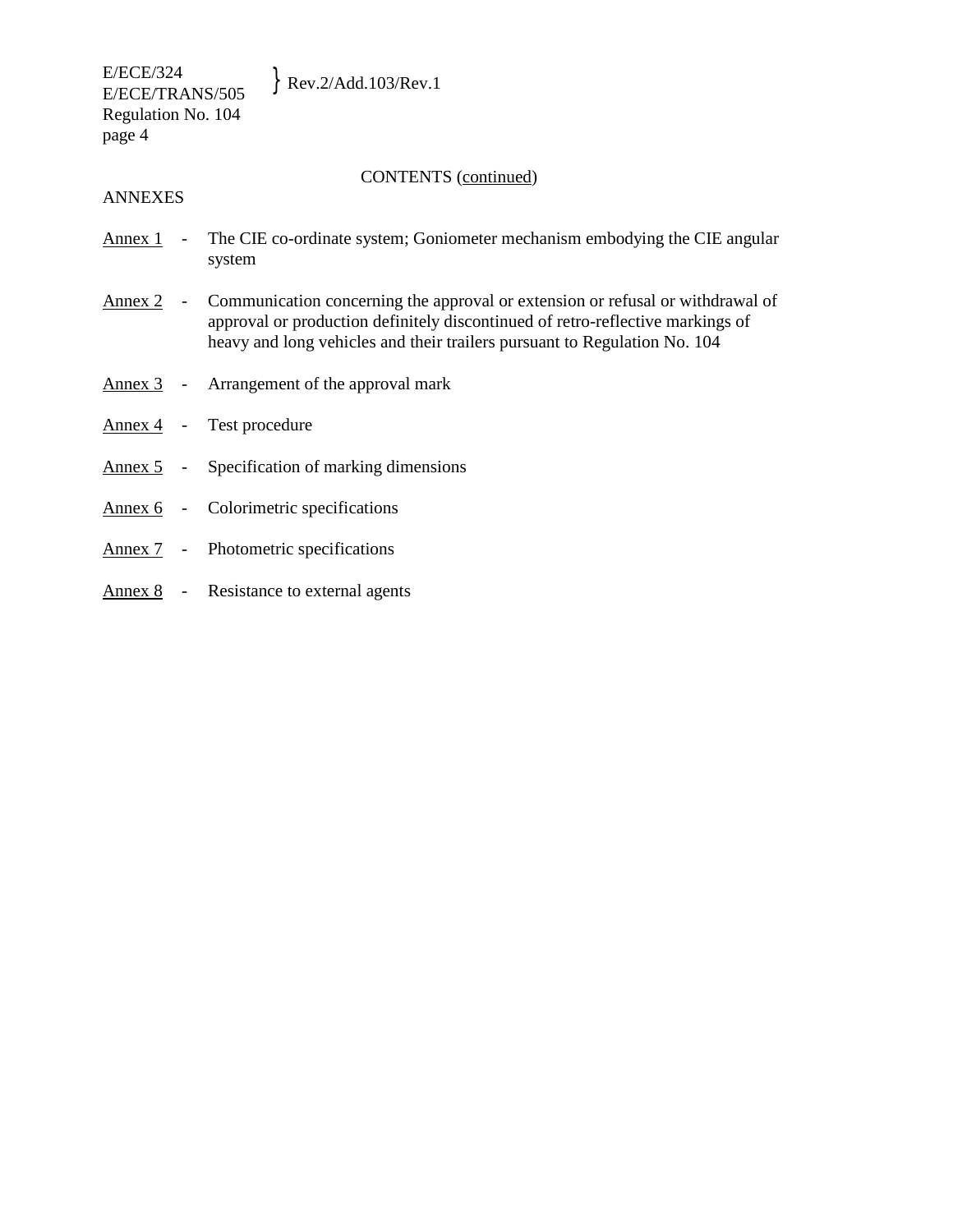#### 1. SCOPE

i<br>L

This Regulation applies to retro-reflective markings for vehicles of category  $M_2$ ,  $M_3$ , N, O<sub>2</sub>, O<sub>3</sub> and O<sub>4</sub>. 1/

#### 2. DEFINITIONS

- 2.1. For the purpose of these provisions, the following definitions shall apply:
- 2.1.1. "Sample unit" means part or all of the retro-reflective material intended to be used to achieve the markings defined in paragraphs 2.1.1.
- 2.1.2. "Distinctive markings, graphics" mean coloured markings, whose coefficient of retro-reflection is as defined in paragraphs 7.2.1. and 7.2.2. below.
- 2.1.3. The definitions given in Regulation No. 48 and its series of amendments in force at the time of application for type approval shall apply to this Regulation.
- 2.2. "Retro-reflection" means the reflection in which luminous flux is returned in directions close to the direction from which it came, this property being maintained even over wide variations of the direction of the luminous flux.
- 2.2.1. "Retro-reflective marking material" means a surface or a device from which, when directionally illuminated, a relatively large portion of the incident radiation is retro-reflected.
- 2.3. Geometric definitions (see Annex 1, figure 1)
- 2.3.1. "Reference centre" means a point on or near a retro-reflective area which is designated to be the centre of the device for the purpose of specifying its performance;
- 2.3.2. "Illumination axis (symbol I)" means a line segment from the reference centre to the light source.
- 2.3.3. "Observation axis (symbol  $O$ )" means a line segment from the reference centre to the photometer head;
- 2.3.4. "Observation angle (symbol  $\alpha$ )" means the angle between the illumination axis and the observation axis. The observation angle is always positive and, in the case of retro-reflection, is restricted to small angles;

<sup>1/</sup> As defined in Annex 7 to the Consolidated Resolution on the Construction of Vehicles (R.E.3), (document TRANS/WP.29/78/Rev.1/Amend.2 as last amended by Amend.4).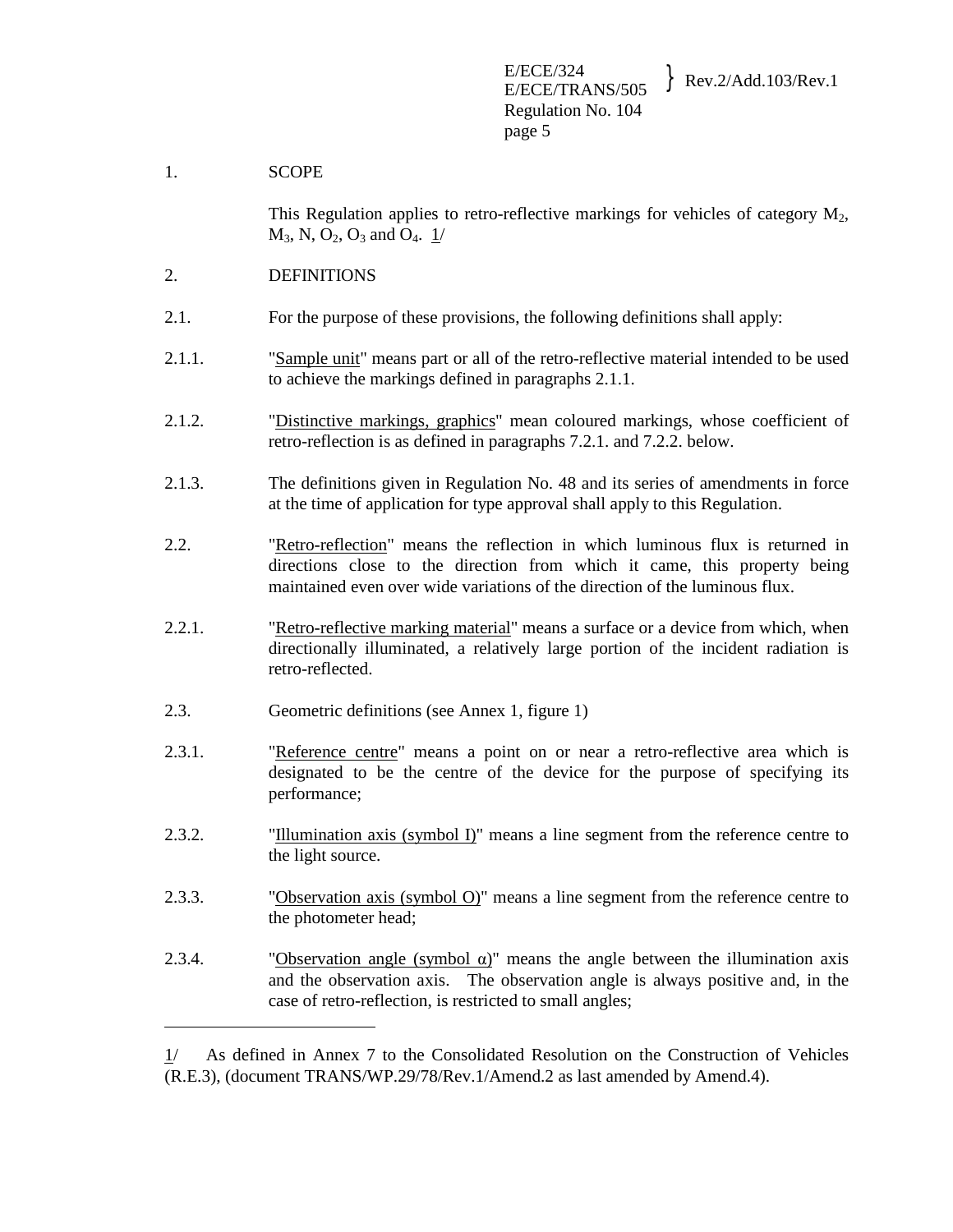- 2.3.5. "Observation on half-plane" means the half-plane which originates on the illumination axis and which contains the observation axis;
- 2.3.6. "Reference axis (symbol R)" means a designated line segment originating on the reference centre which is used to describe the angular position of the retro-reflective device;
- 2.3.7. "Entrance angle (symbol β)" means the angle from the illumination axis to the reference axis. The entrance angle is usually not larger than 90° but, for completeness, its full range is defined as  $0^{\circ} < \beta < 180^{\circ}$ . In order to specify the orientation in full, this angle is characterised by two components,  $\beta_1$  and  $\beta_2$ ;
- 2.3.8. "Rotation angle (symbol  $\varepsilon$ )" means the angle indicating the orientation of the retro-reflecting material by an appropriate symbol with respect to rotation about the reference axis;
- 2.3.9. "First axis (symbol 1)" means an axis through the reference centre and perpendicular to the observation half-plane;
- 2.3.10. "First component of the entrance angle (symbol  $\beta_1$ )" means the angle from the illumination axis to the plane containing the reference axis and the first axis; range:  $-180^\circ < β_1 < 180^\circ$ ;
- 2.3.11. "Second component of the entrance angle (symbol  $\beta_2$ )" means the angle from the plane containing the observation half-plane to the reference axis; range -90 $^{\circ}$  <  $\beta_2$  < 90 $^{\circ}$ ;
- 2.3.12. "Second axis (symbol 2)" means an axis through the reference centre and perpendicular to both the first axis and the reference axis. The positive direction of the second axis lies in the observation half-plane when  $-90^{\circ} < \beta_1 < 90^{\circ}$  as shown in Annex 1, figure 1.
- 2.4. Definition of photometric terms
- 2.4.1. "Coefficient of retro-reflection (symbol R')" means the quotient of the coefficient of luminous intensity R of a plane retro-reflecting surface and its area A
	- $\overline{\phantom{a}}$ J  $R' = \frac{R}{R}$ l  $\bigl( R' \bigr)$ A R The coefficient of retro-reflection R' is expressed in candelas per m  $^{2}$  per lx (cd.m<sup>-2</sup>.lx<sup>-1</sup>)
	- $\overline{\phantom{a}}$ J  $R' = \frac{I}{I}$ l  $\bigl( \begin{smallmatrix} 0 & \mathbb{R} \end{smallmatrix} \bigr)$ E⊥.A  $R' = \frac{I}{I}$  (Luminance / Illumination);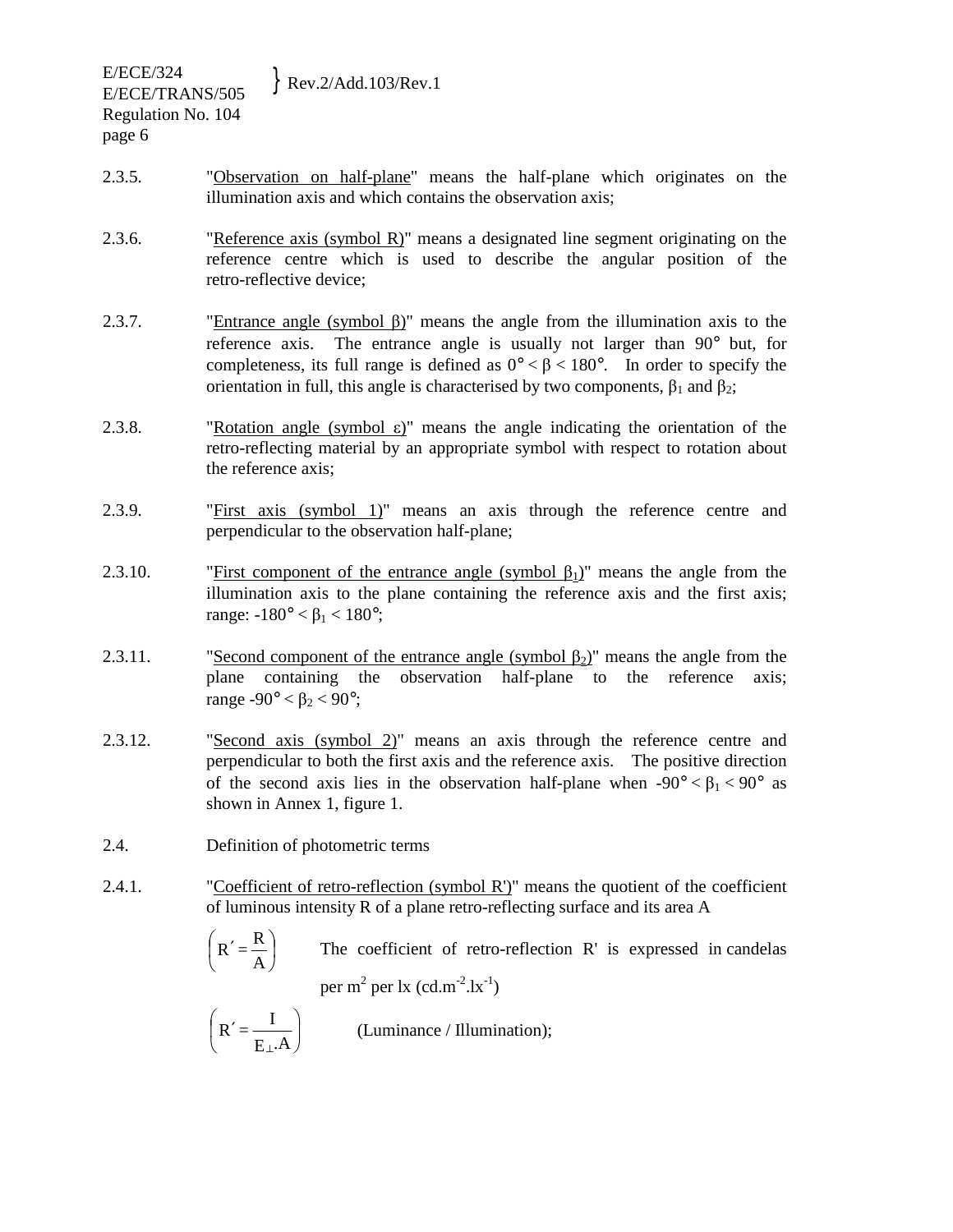E/ECE/324<br>E/ECE/TRANS/505 Rev.2/Add.103/Rev.1 Regulation No. 104 page 7

- 2.4.2. "Angular diameter of the retro-reflector sample (symbol  $\eta_1$ )" means the angle subtended by the greatest dimension of the retro-reflective sample, either at the centre of the source of illumination or at the centre of the receiver  $(\beta_1 = \beta_2 = 0^{\circ})$ ;
- 2.4.3. "Angular diameter of the receiver (symbol  $\eta_2$ )" means the angle subtended by the greatest dimension of the receiver as seen from the reference centre ( $\beta_1 = \beta_2 = 0^\circ$ );
- 2.4.4. "Luminance factor (symbol ß)" means the ratio of the luminance of the body to the luminance of a perfect diffuser under identical conditions of illumination and observation;
- 2.4.5. "Colour of the reflected light of the device" The definitions of the colour of the reflected light are given in paragraphs 2.30. of Regulation No. 48.
- 2.5. Description of Goniometer

A goniometer which can be used in making retro-reflection measurements in the CIE geometry is illustrated in Annex 1, figure 2. In this illustration, the photometer head (O) is arbitrarily shown to be vertically above the source (I). The first axis is shown to be fixed and horizontal and is situated perpendicular to the observation half-plane. Any arrangement of the components which is equivalent to the one shown can be used.

2.6. Definition of "type"

Marking materials of the different types means materials which differ in such essential respects as:

- 2.6.1. the trade name or trade mark;
- 2.6.2. the characteristics of the retro-reflective material;
- 2.6.3. the parts affecting the properties of the retro-reflective materials or devices.
- 3. APPLICATION FOR APPROVAL
- 3.1. The application for approval of a retro-reflective marking material shall be submitted by the holder of the trade name or trade mark, or if necessary by his duly accredited representative, and shall be accompanied by: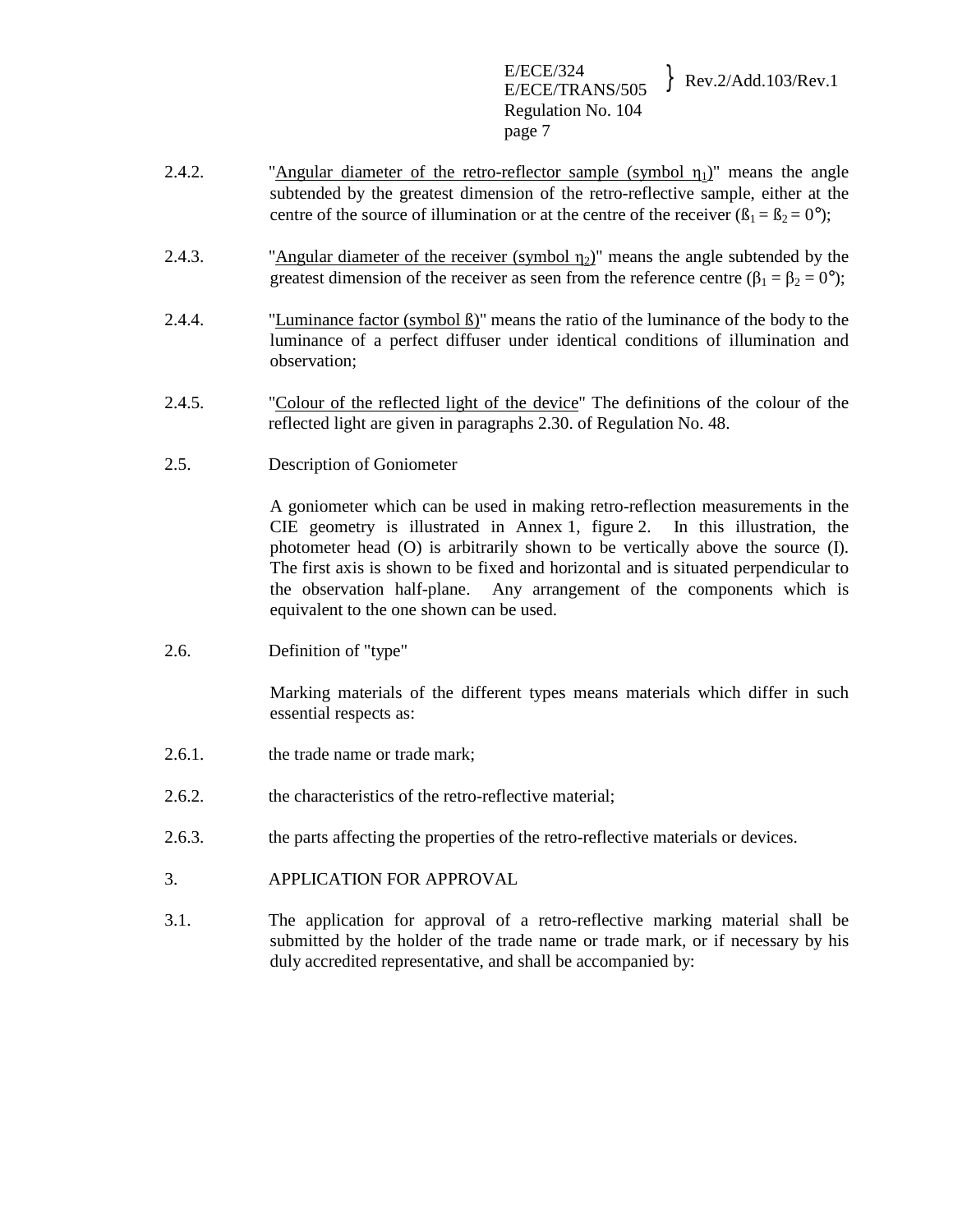- 3.1.1. Drawings, in triplicate, sufficiently detailed to permit identification of the type. The drawings shall show geometrically the orientation in which the marking materials are to be fitted to a vehicle. They shall also show the position intended for the approval number and the identification symbol in relation to the circle of the approval mark;
- 3.1.2. A brief description giving the technical specifications of the retro-reflective marking materials;
- 3.1.3. Samples of the retro-reflective marking materials, as specified in Annex 4;

#### 4. TRADE NAMES AND OTHER MARKS

- 4.1. Every marking material submitted for approval shall bear:
- 4.1.1. The trade name or trade mark of the applicant;
- 4.1.2. An orientation mark "TOP" which must be inscribed on any marking material whose retro-reflective system is not omnirotational at least:
	- (a) on strips in a 0.5 m distance,
	- (b) on areas within  $100 \times 100 \text{ mm}^2$ .
- 4.2. The marks shall be clearly legible on the outside of the marking material and shall be indelible.
- 5. APPROVAL
- 5.1. If the retro-reflective marking material submitted for approval in accordance with paragraph 4 above meets the requirements of this Regulation, approval for this type of marking material shall be granted.
- 5.2. An approval number shall be assigned to each type approved. Its first two digits (at present 00 for the Regulation in its original form) shall indicate the series of amendments incorporating the most recent major technical amendments made to the Regulation at the time of issue of the approval. The same Contracting Party may not assign the same number to another type of retro-reflective marking material.
- 5.3. Notice of approval or refusal or extension of approval of a type of marking material under this Regulation shall be communicated to the Parties to the 1958 Agreement which apply this Regulation by means of a communication form conforming to the model in Annex 2 to this Regulation.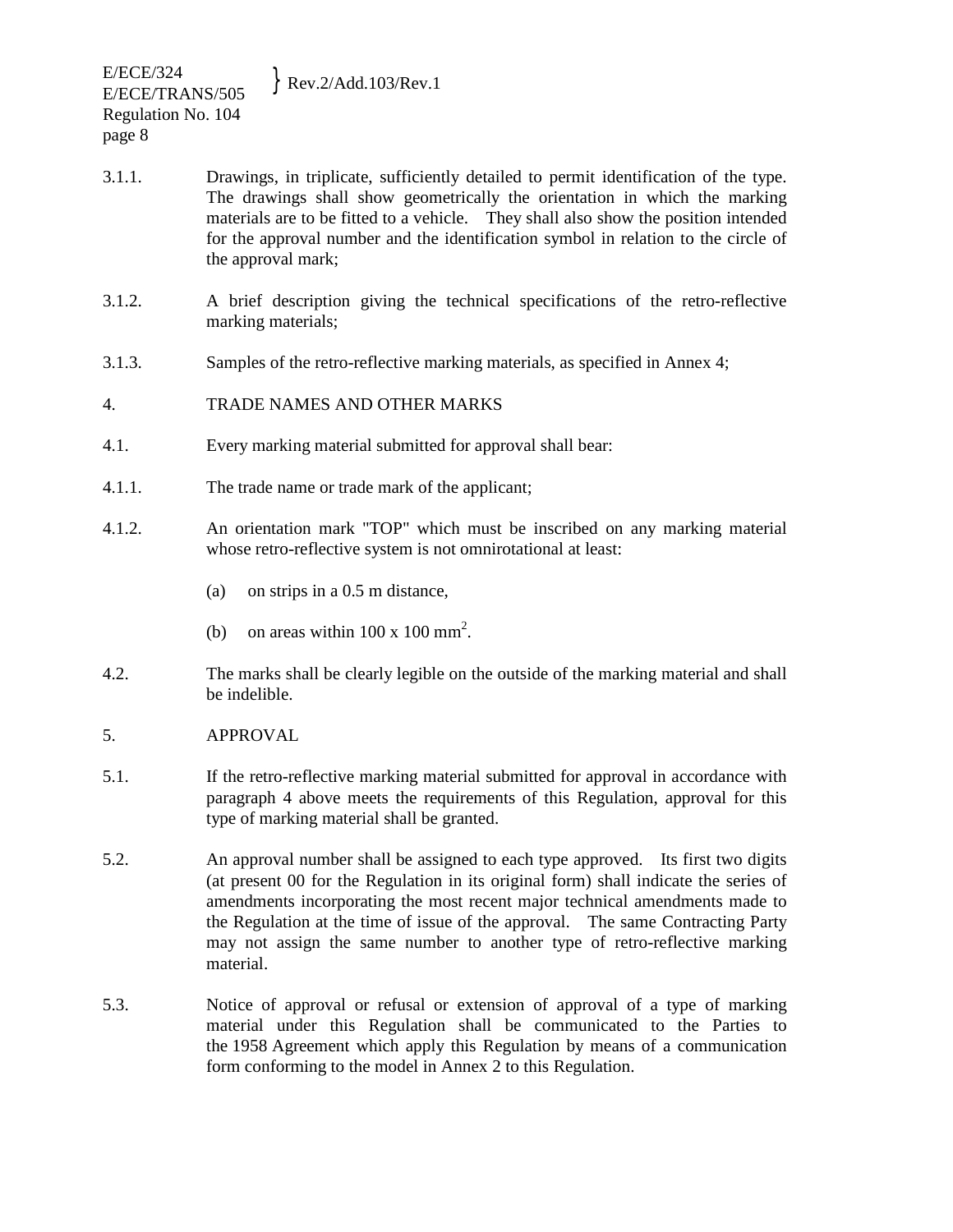- 5.4. Every marking material conforming to a type approved under this Regulation shall bear, in addition to the marks prescribed in paragraph 4.1., a clearly legible and indelible international approval mark consisting of:
- 5.4.1. A circle surrounding the letter "E" followed by the distinguishing number of the country which has granted approval. 2/
- 5.4.2. The number of this Regulation, followed by the letter "R", a dash and the approval number according to paragraph 5.2.
- 5.4.3. The following additional symbols indicating the class of material:
- 5.4.3.1. "C" for material for contour/strip marking;

i<br>L

- 5.4.3.2. "D" for material for distinctive markings/graphics intended for a limited area;
- 5.4.3.3. "E" for material for distinctive markings/graphics for extended area;
- 5.4.3.4. "D/E" for materials for distinctive markings or graphics as base or background in printing process for fully coloured logos and markings of class "E" in use which fulfil the requirements of class "D" materials.

<sup>2/ 1</sup> for Germany, 2 for France, 3 for Italy, 4 for the Netherlands, 5 for Sweden, 6 for Belgium, 7 for Hungary, 8 for the Czech Republic, 9 for Spain, 10 for Yugoslavia, 11 for the United Kingdom, 12 for Austria, 13 for Luxembourg, 14 for Switzerland, 15 (vacant), 16 for Norway, 17 for Finland, 18 for Denmark, 19 for Romania, 20 for Poland, 21 for Portugal, 22 for the Russian Federation, 23 for Greece, 24 for Ireland, 25 for Croatia, 26 for Slovenia, 27 for Slovakia, 28 for Belarus, 29 for Estonia, 30 (vacant), 31 for Bosnia and Herzegovina, 32 for Latvia, 33 (vacant), 34 for Bulgaria, 35 (vacant), 36 for Lithuania,37 for Turkey, 38 (vacant), 39 Azerbaijan, 40 for The former Yugoslav Republic of Macedonia, 41 (vacant), 42 for the European Community (Approvals are granted by its Member States using their respective UNECE symbol), 43 for Japan, 44 (vacant), 45 for Australia, 46 for Ukraine, 47 for Republic of South Africa, 48 for New Zealand, 49 for Cyprus, 50 for Malta, 51 for Republic of Korea, 52 for Malaysia, 53 for Thailand, 54 and 55 (vacant), 56 for Montenegro, 57 (vacant) and 58 for Tunisia. Subsequent numbers shall be assigned to other countries in the chronological order in which they ratify or accede to the Agreement Concerning the Adoption of Uniform Technical Prescriptions for Wheeled Vehicles, Equipment and Parts which can be Fitted and/or be Used on Wheeled Vehicles and the Conditions for Reciprocal Recognition of Approvals Granted on the Basis of these Prescriptions, and the numbers thus assigned shall be communicated by the Secretary-General of the United Nations to the Contracting Parties to the Agreement.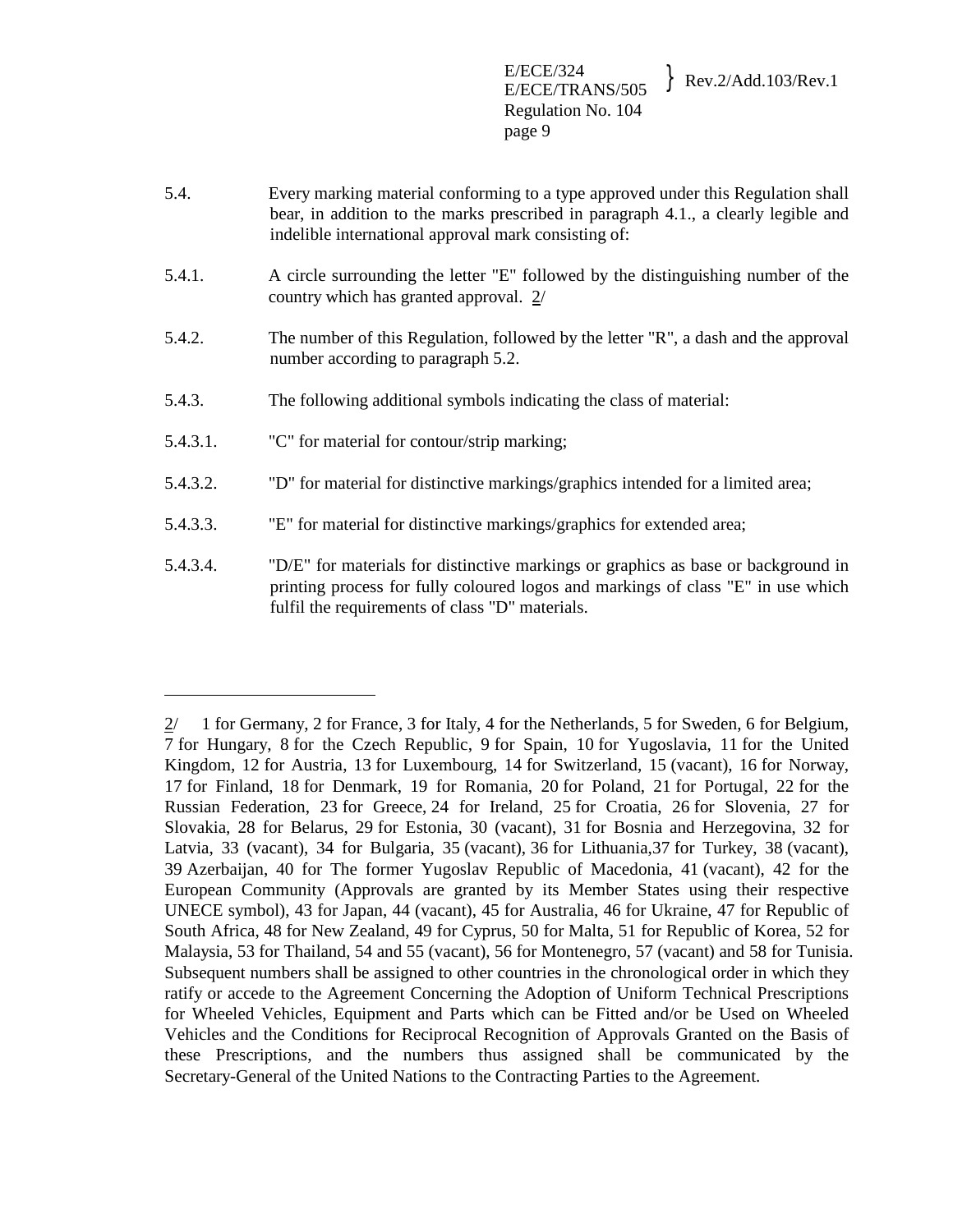- 5.5. The approval mark shall be visible and clearly legible on the outside of the marking material and shall be indelible and positioned at least once
	- (a) at 0.5 m intervals on strips,
	- (b) on areas within  $100 \times 100 \text{ mm}^2$ .
- 5.6. Annex 3 to this Regulation gives an example of the arrangement of the approval mark.
- 6. GENERAL SPECIFICATIONS
- 6.1. Retro-reflective marking materials shall be that way constructed that they function satisfactorily and will continue to do so in normal use. In addition, they shall not have any defect in design or manufacture that is detrimental to their efficient operation or to their maintenance in good condition.
- 6.2. Retro-reflective marking materials or parts thereof shall not be capable of being easily dismantled.
- 6.3. The means of attachment of the marking materials shall be durable and stable.
- 6.4. The outer surface of the retro-reflective marking materials shall be easy to be cleaned. The surface shall therefore not be rough and any protuberances they may exhibit shall not prevent easy cleaning.

## 7. SPECIAL SPECIFICATIONS

<u>.</u>

- 7.1. Retro-reflective marking materials shall also satisfy the conditions as to shape and dimensions, and the colorimetric, photometric, physical and mechanical requirements set forth in Annexes 5 to 8 to this Regulation.
- 7.2. Advertising, consisting of retro-reflective logos, distinctive markings or letters/characters has to be decent.

 It may consist of marking materials of class "D" if the total retro-reflective area is less than 2 m<sup>2</sup>; if the total retro-reflective area is at least 2 m<sup>2</sup> class "E" shall be used. 3/

<sup>3/</sup> Nothing in this Regulation shall preclude the national authorities to prohibit the use of retro-reflective advertising, logos, distinctive markings, letters/characters as defined in paragraph 2.1.2. of this Regulation.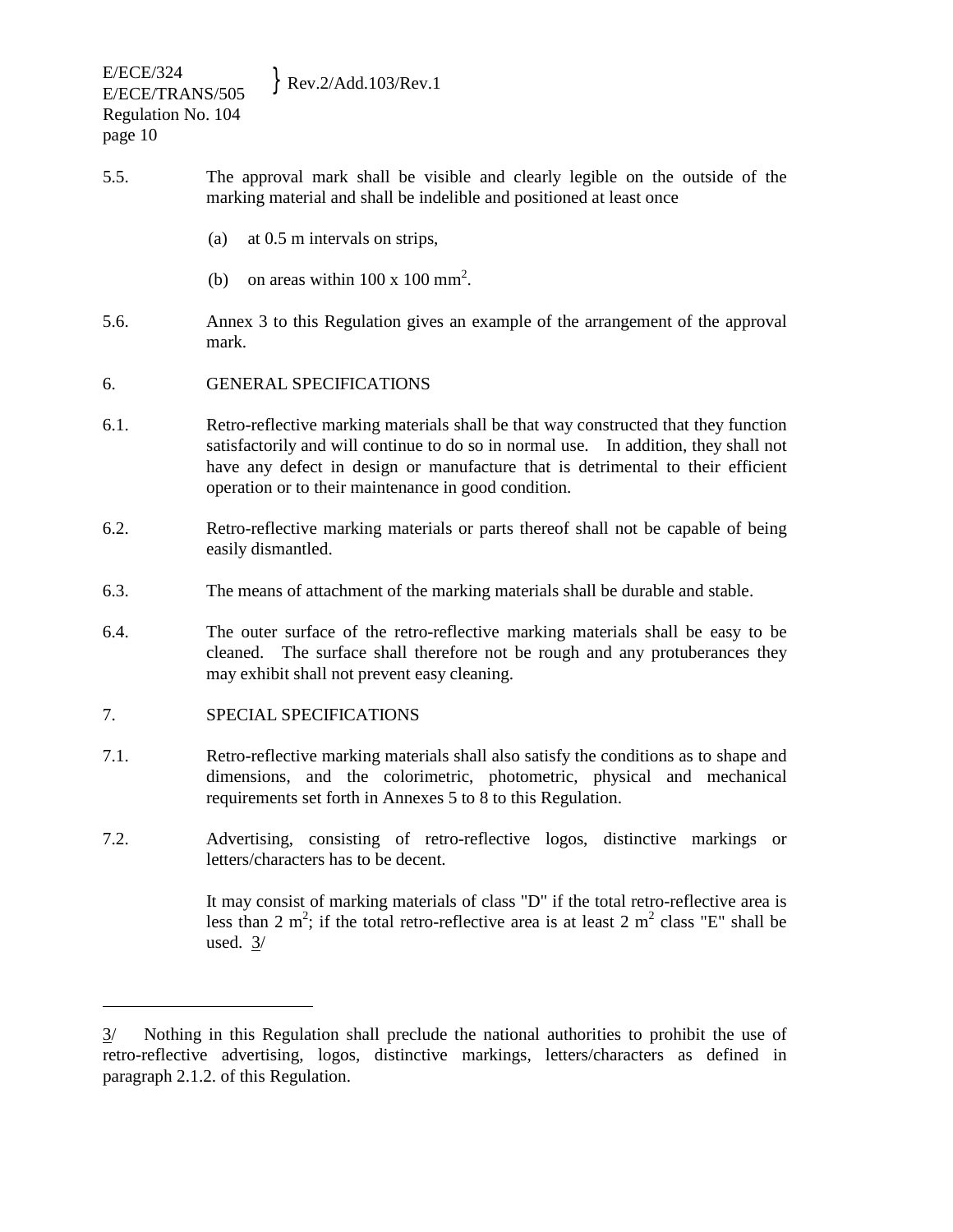E/ECE/324  $E/ECE/324$ <br>E/ECE/TRANS/505 Rev.2/Add.103/Rev.1 Regulation No. 104 page 11

- 7.2.1. For class "D" marking materials the maximum values of the coefficient of retro-reflection are less or equal to the value defined in Annex 7, table 2, and are intended to be used in distinctive markings, graphics.
- 7.2.2. For class "E" marking materials the maximum values of the coefficient of retro-reflection are less or equal to 33 per cent of the values defined in Annex 7, table 2.
- 7.2.3. White retro-reflective marking materials intended as base or background in printing processes for fully coloured logos and markings of class "E" in use, without unprinted blank areas, may fulfil the requirements in Annex 7, table 2, for class "D" materials and must be marked as class "D/E".
- 7.3. Depending on the nature of retro-reflective marking material, the competent authorities may authorize laboratories to omit certain unnecessary tests, provided that such omission is mentioned under "Remarks" on the form notifying approval.
- 8. MODIFICATIONS AND EXTENSION OF APPROVAL FOR RETRO-REFLECTIVE MARKING MATERIALS
- 8.1. Every modification of the retro-reflective marking material shall be notified to the administrative department which granted the type approval. The department may then:
- 8.1.1. either consider that the modifications made are unlikely to have appreciable adverse effects and that in any case the type of device still complies with the requirements;
- 8.1.2. or require a further test report from the technical service responsible for conducting the tests.
- 8.2. Confirmation or refusal of approval, specifying the alterations, shall be notified by the procedure specified in paragraph 5.3. above to the parties to the Agreement applying this Regulation.
- 8.3. The Competent Authority issuing the extension of approval shall assign a series number to each communication form drawn up for such an extension.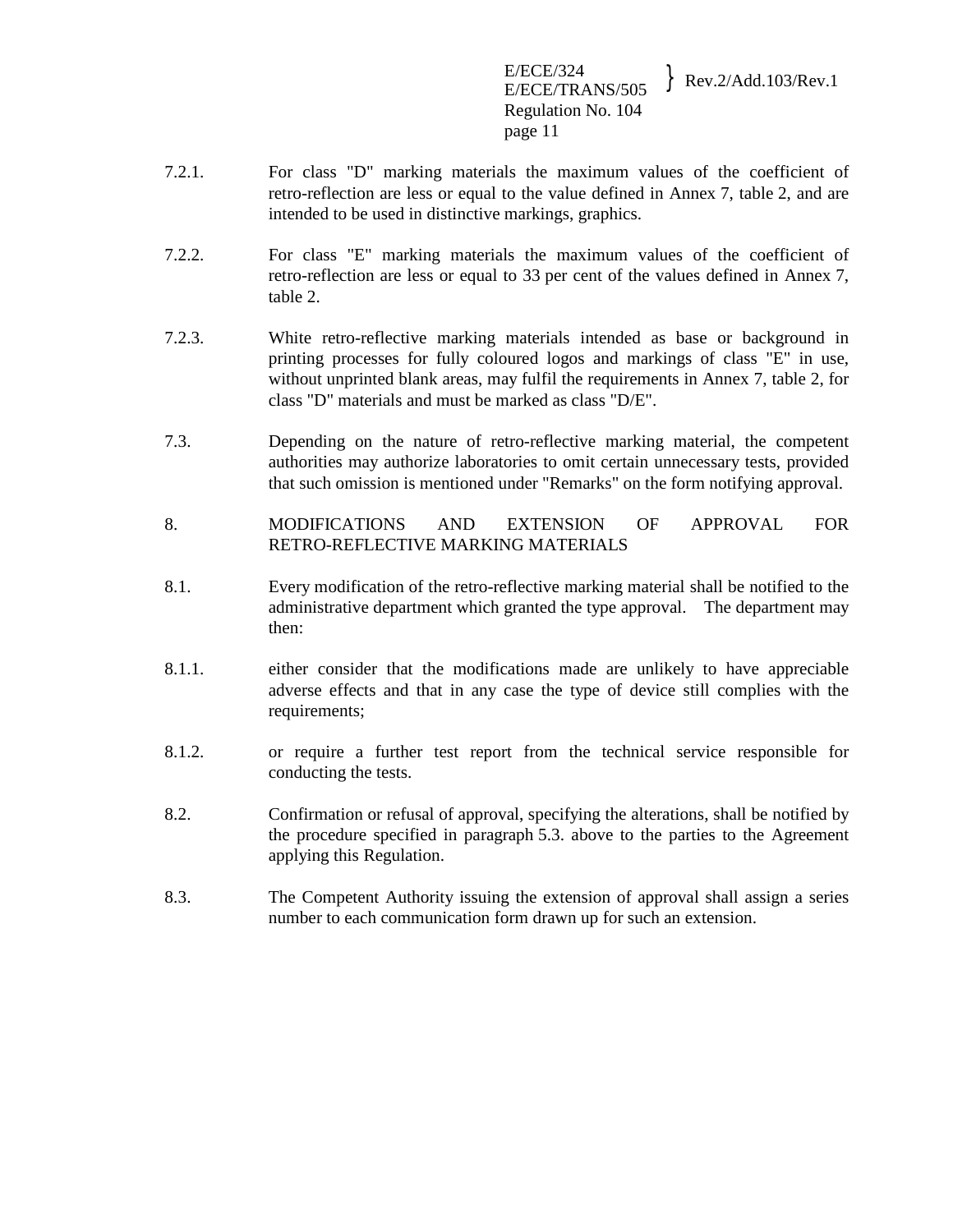E/ECE/324  $E/ECE/STRANS/505$  Rev.2/Add.103/Rev.1 Regulation No. 104 page 12

#### 9. CONFORMITY OF PRODUCTION

 The conformity of production procedures shall comply with those set out in the Agreement, Appendix 2 (E/ECE/324-E/ECE/TRANS/505/Rev.2), with the following requirements:

- 9.1. Any retro-reflective marking material approved to this Regulation shall be so manufactured as to conform to the type approved by meeting the requirements set forth in paragraphs 6 and 7 above.
- 9.2. The conformity of production shall not be contested if the mean value of the photometric measurements of five specimens taken at random deviates unfavourably by not more than 20 per cent from the prescribed values given in Annex 7 of this Regulation.
- 9.3. The conformity of production shall not be contested, if the mean value of the colorimetric properties of five specimens taken at random meet the specifications of Annex 6 of this Regulation, to be judged by visual inspection.
- 9.4. The authority which has granted type approval may at any time verify the conformity control methods applied in each production facility. The normal frequency of these verifications shall be once every two years.

## 10. PENALTIES FOR NON-CONFORMITY OF PRODUCTION

- 10.1. The approval granted in respect of a type of retro-reflective marking material pursuant to this Regulation may be withdrawn if the requirements set forth above are not met or if a retro-reflective marking material bearing the approval mark does not conform to the type approved.
- 10.2. If a Contracting Party to the Agreement applying this Regulation withdraws an approval it has previously granted, it shall forthwith so notify the other Contracting Parties applying this Regulation, by means of a communication form conforming to the model in Annex 2 to this Regulation.

#### 11. PRODUCTION DEFINITELY DISCONTINUED

 If the holder of an approval completely ceases to manufacture a retro-reflective marking material approved in accordance with this Regulation, he shall so inform the authority which granted the approval. Upon receiving the relevant communication, that authority shall inform the other parties applying this Regulation by means of a communication form conforming to the model in Annex 2 to this Regulation.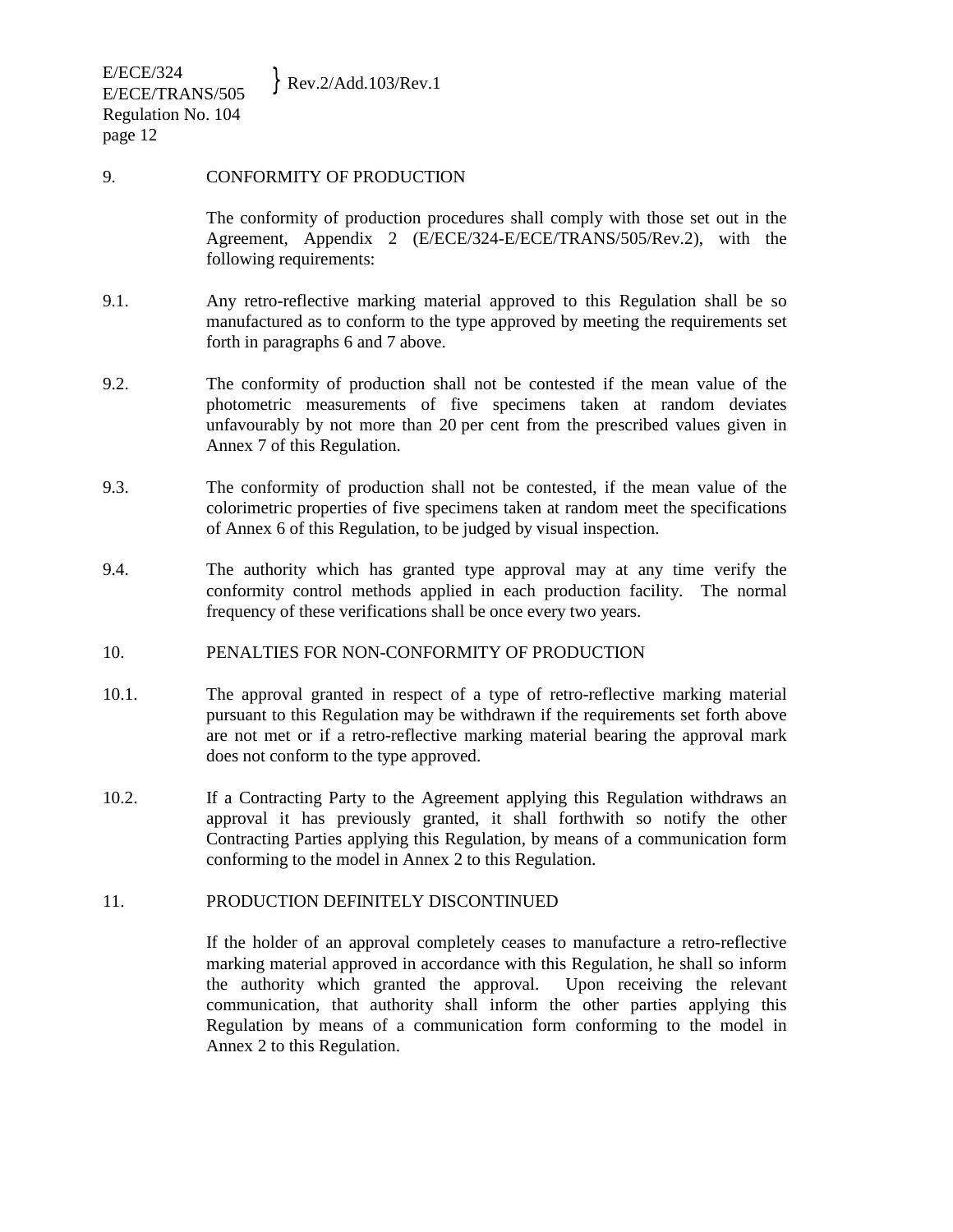E/ECE/324<br>E/ECE/TRANS/505  $\text{Rev.2/Add.103/Rev.1}$ Regulation No. 104 page 13

## 12. NAMES AND ADDRESSES OF TECHNICAL SERVICES RESPONSIBLE FOR CONDUCTING APPROVAL TESTS AND OF ADMINISTRATIVE DEPARTMENTS

 The Contracting Parties to the Agreement applying this Regulation shall communicate to the United Nations Secretariat the names and addresses of the Technical Services responsible for conducting approval tests and of the Administrative Departments which grant approval and to which forms certifying approval or extension or refusal or withdrawal of approval, or production definitely discontinued issued in other countries, are to be sent.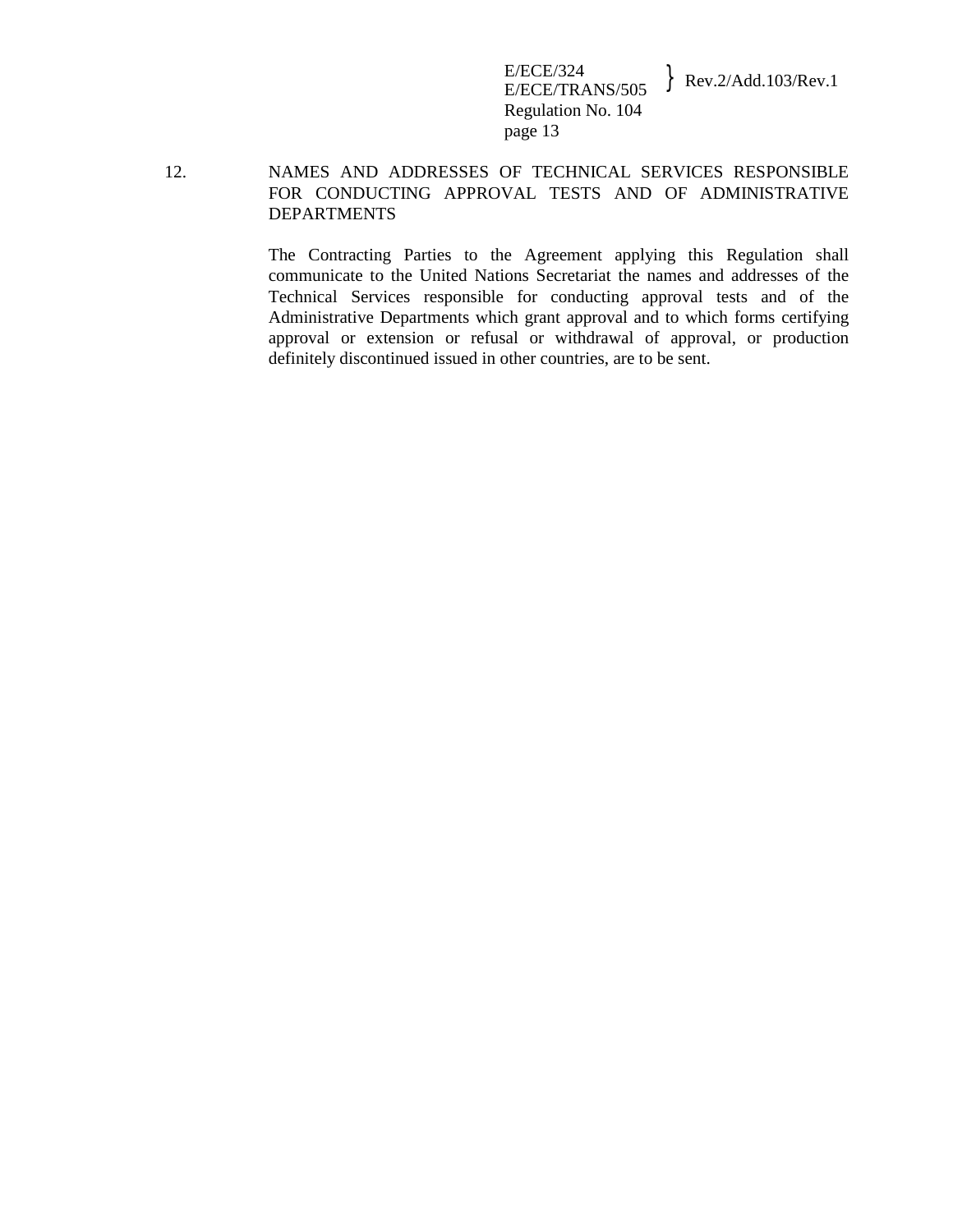E/ECE/324  $E/ECE/324$ <br>E/ECE/TRANS/505 Rev.2/Add.103/Rev.1 Regulation No. 104 page 14 Annex 1



Figure 1

#### THE CIE CO-ORDINATE SYSTEM

| <b>First Axis</b> |  |
|-------------------|--|
|                   |  |
|                   |  |

1: Illumination Axis  $\alpha$ : Observation angle 2: Second Axis O: Observation Axis  $\beta_1, \beta_2$ : Entrance angles R: Reference Axis **ε:** Rotation angle

The CIE angular system for specifying and measuring retro-reflective marking materials. The first axis is perpendicular to the plane containing the observation axis and the illumination axis. The second axis is perpendicular both to the first axis and to the reference axis. All axes, angles, and directions of rotation are shown positive.

Notes: (a) The principle fixed axis is the illumination axis.

- (b) The first axis is fixed perpendicular to the plane containing the observation and illumination axis.
- (c) The reference axis is fixed in the retro-reflective material and moveable with  $\beta_1$ and  $\beta_2$ .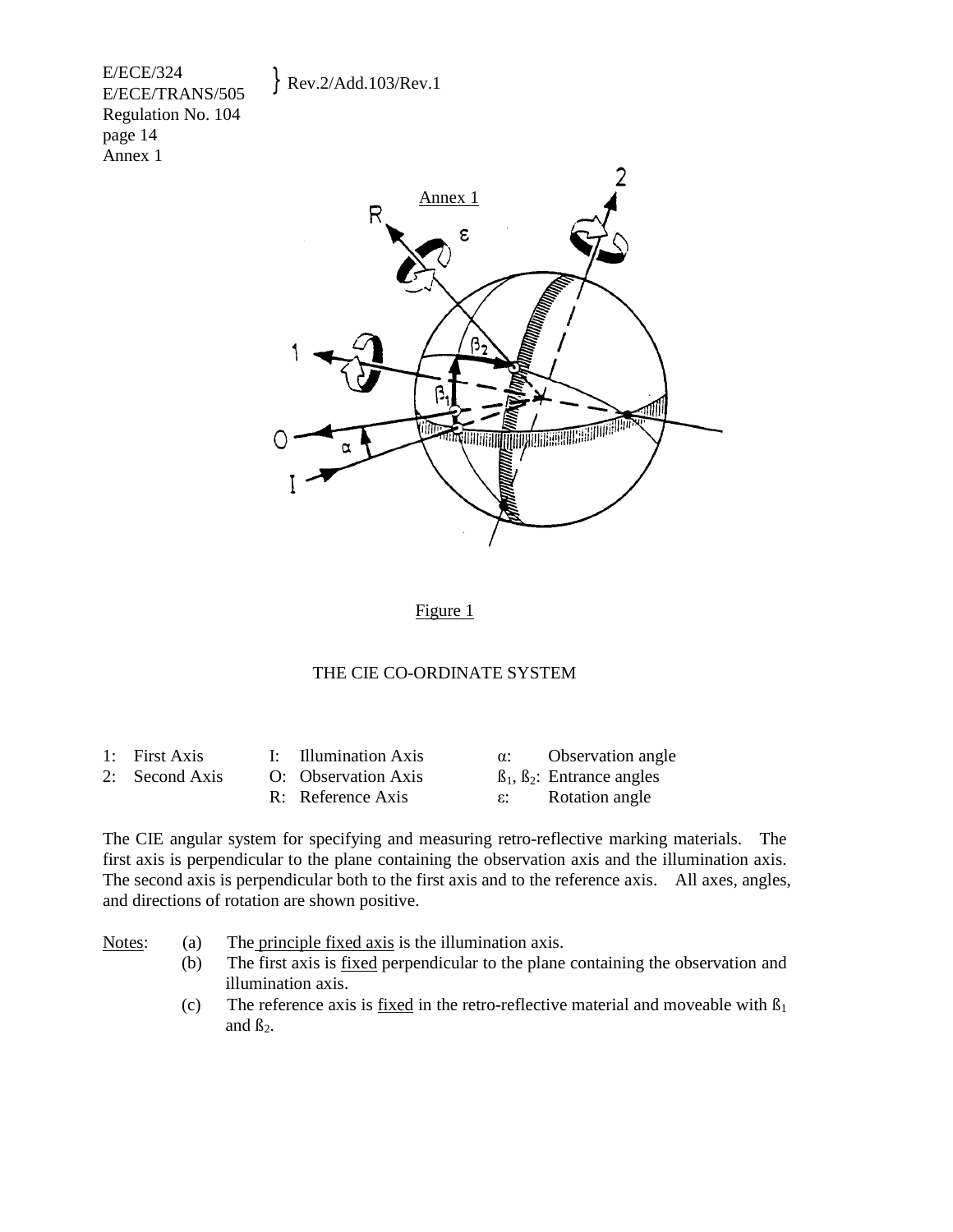E/ECE/324<br>E/ECE/TRANS/505 Regulation No. 104 page 15 Annex 1

## Rev.2/Add.103/Rev.1



## Figure 2

#### GONIOMETER MECHANISM EMBODYING THE CIE ANGULAR SYSTEM

- 
- 1: First Axis I: Illumination Axis α: Observation angle
	-
- 
- 2: Second Axis O: Observation Axis  $\beta_1, \beta_2$ : Entrance angles
	- R: Reference Axis **ε:** Rotation angle
	- P: Retro-reflective material
- 
- 
- 

Representation of a Goniometer mechanism embodying the CIE angular system for specifying and measuring retro-reflective materials. All angles and directions of rotation are shown positive.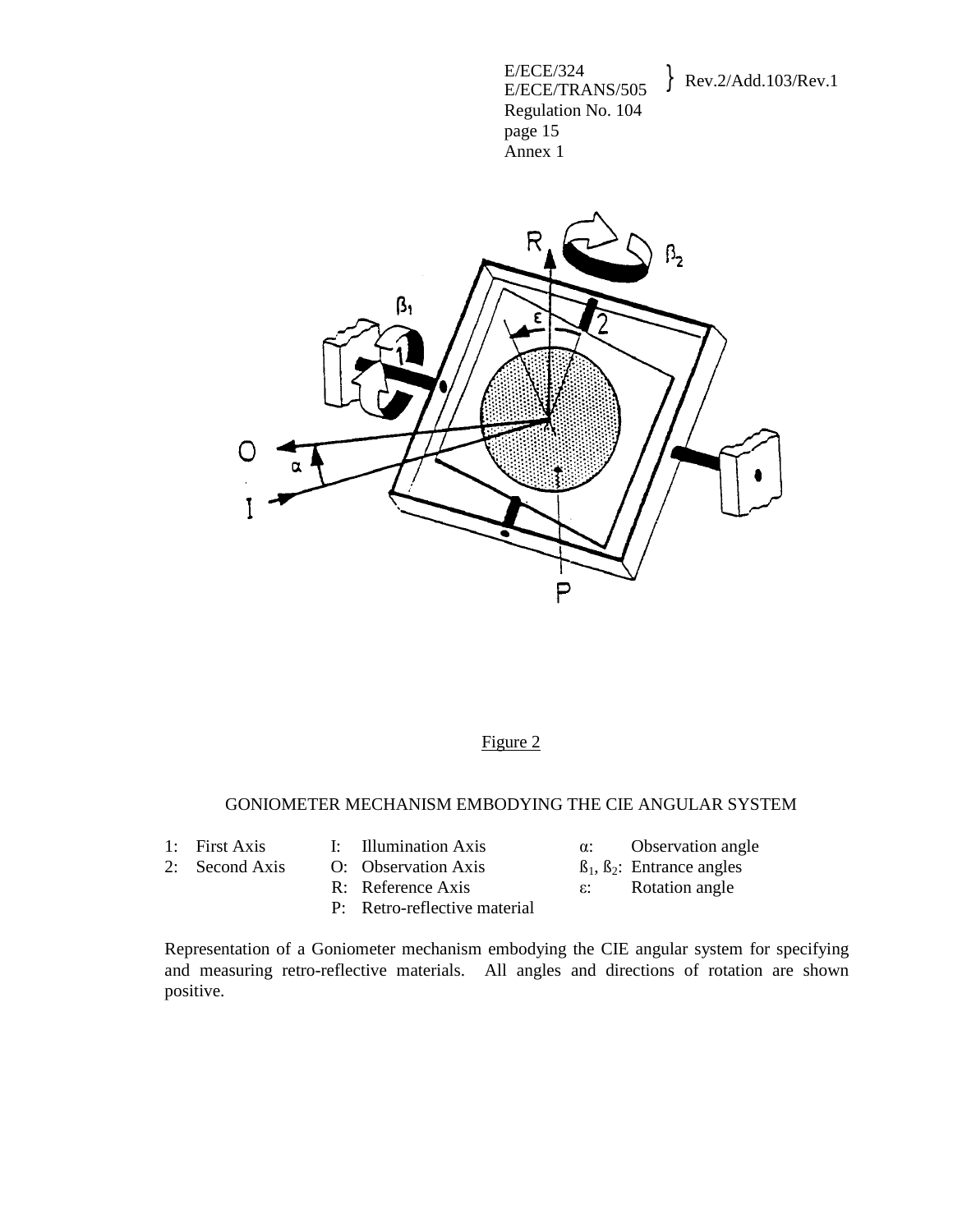E/ECE/324  $E/ECE/STRANS/505$  Rev.2/Add.103/Rev.1 Regulation No. 104 page 16 Annex 2

#### Annex 2

#### COMMUNICATION

(maximum format: A4 (210 x 297 mm))



| issued by: Name of administration: |
|------------------------------------|
|                                    |
|                                    |
|                                    |

concerning: 2/ APPROVAL GRANTED APPROVAL EXTENDED APPROVAL REFUSED APPROVAL WITHDRAWN PRODUCTION DEFINITELY DISCONTINUED

of retro-reflective markings of heavy and long vehicles and their trailers, pursuant to Regulation No. 104

Approval No: ...... 1. Trade name mark of the marking material:.............................................................................. 2. Class of the marking material: C/D/E 2/ 3. Name and address of the manufacturer:................................................................................... 4. If applicable, name and address of manufacturer's representative:.......................................... ................................................................................................................................................. 5. Date on which the marking material was submitted for approval tests:.................................. 6. Technical service responsible for carrying out the approval test:............................................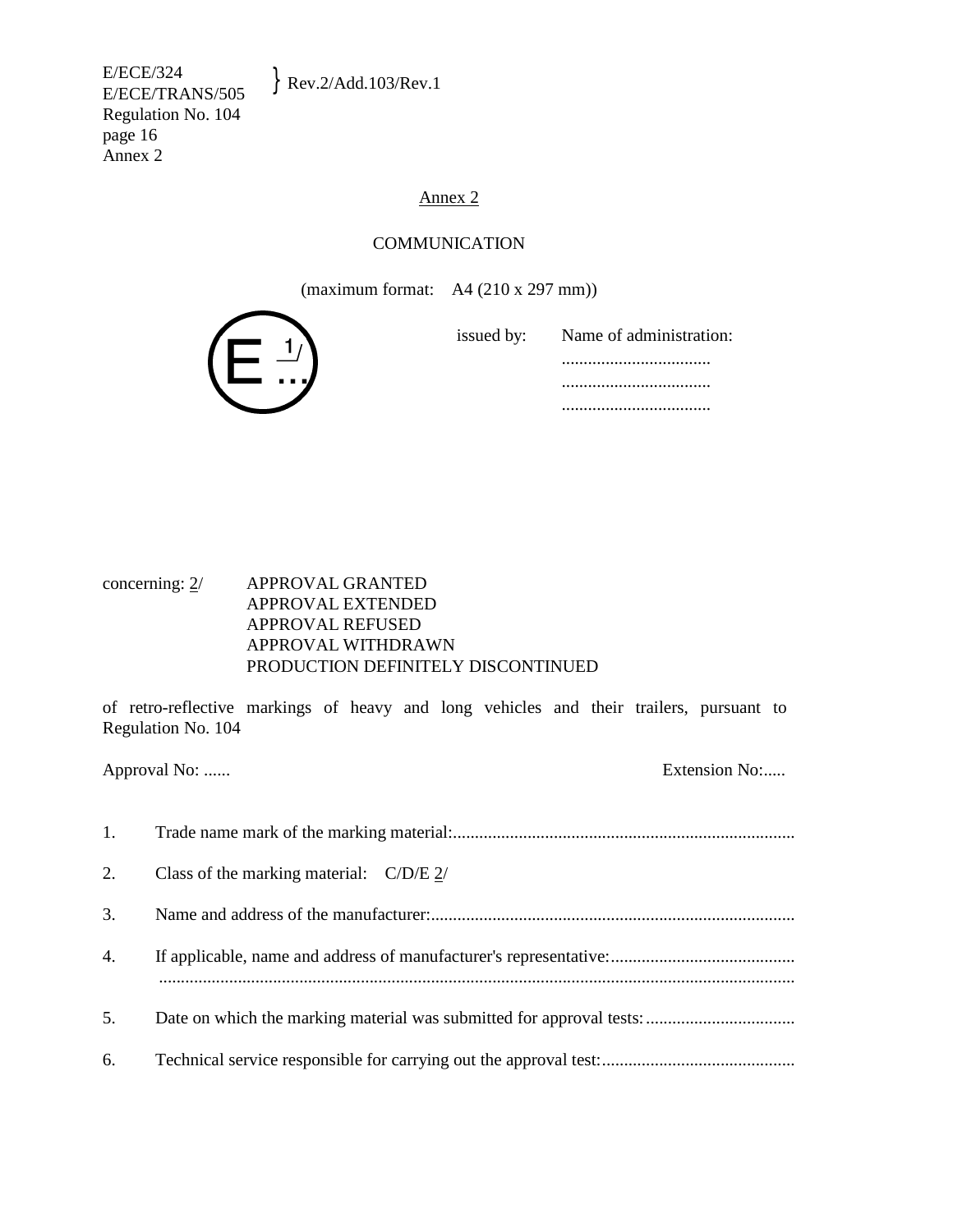| 7.  |                                                |
|-----|------------------------------------------------|
| 8.  |                                                |
| 9.  |                                                |
| 10. | Approval granted/refused/extended/withdrawn 2/ |
| 11. |                                                |
| 12. |                                                |
| 13. |                                                |
| 14. |                                                |
|     |                                                |

15. Annexed is a list of documents making up the approval file, deposited with the Competent Authority which granted approval; a copy can be obtained on request.

 $1/$ Name of the administration.

 $2/$ Strike out what does not apply.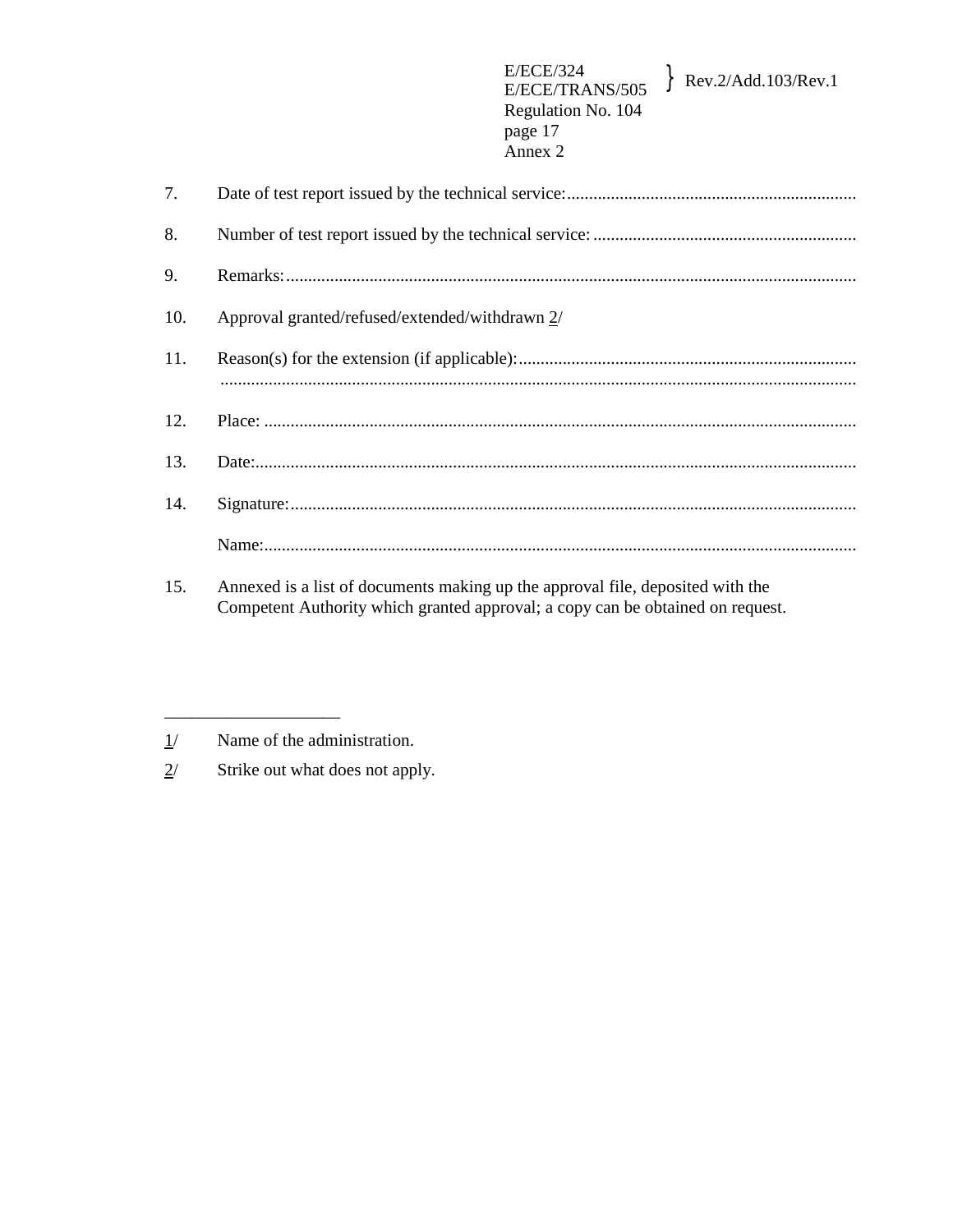E/ECE/324  $E/ECE/STRANS/505$  Rev.2/Add.103/Rev.1 Regulation No. 104 page 18 Annex 3

#### Annex 3

#### ARRANGEMENT OF THE APPROVAL MARK



 $a = 12$  mm min.

The retro-reflective marking material bearing the above approval mark has been approved in Germany (E1) under approval number 0001148. The first two digits of the approval number indicate that the approval was granted in accordance with the requirements of Regulation No. 104 in its original form. Symbol "C" indicates the class of the retro-reflective material which is intended for contour/strip marking. Symbol "D" shall indicate material for distinctive markings/graphics intended for a limited area and symbol "E" material for distinctive markings/graphics for extended area.

Note: The approval number and the additional symbol must be placed close to the circle and either above or below the letter "E" or to the left or right of that letter. The digits of the approval number must be on the same side of the letter "E" and face in the same direction. The approval number and the additional symbol must be placed diametrically opposite one another. The use of Roman numerals as approval numbers should be avoided so as to prevent any confusion with other symbols.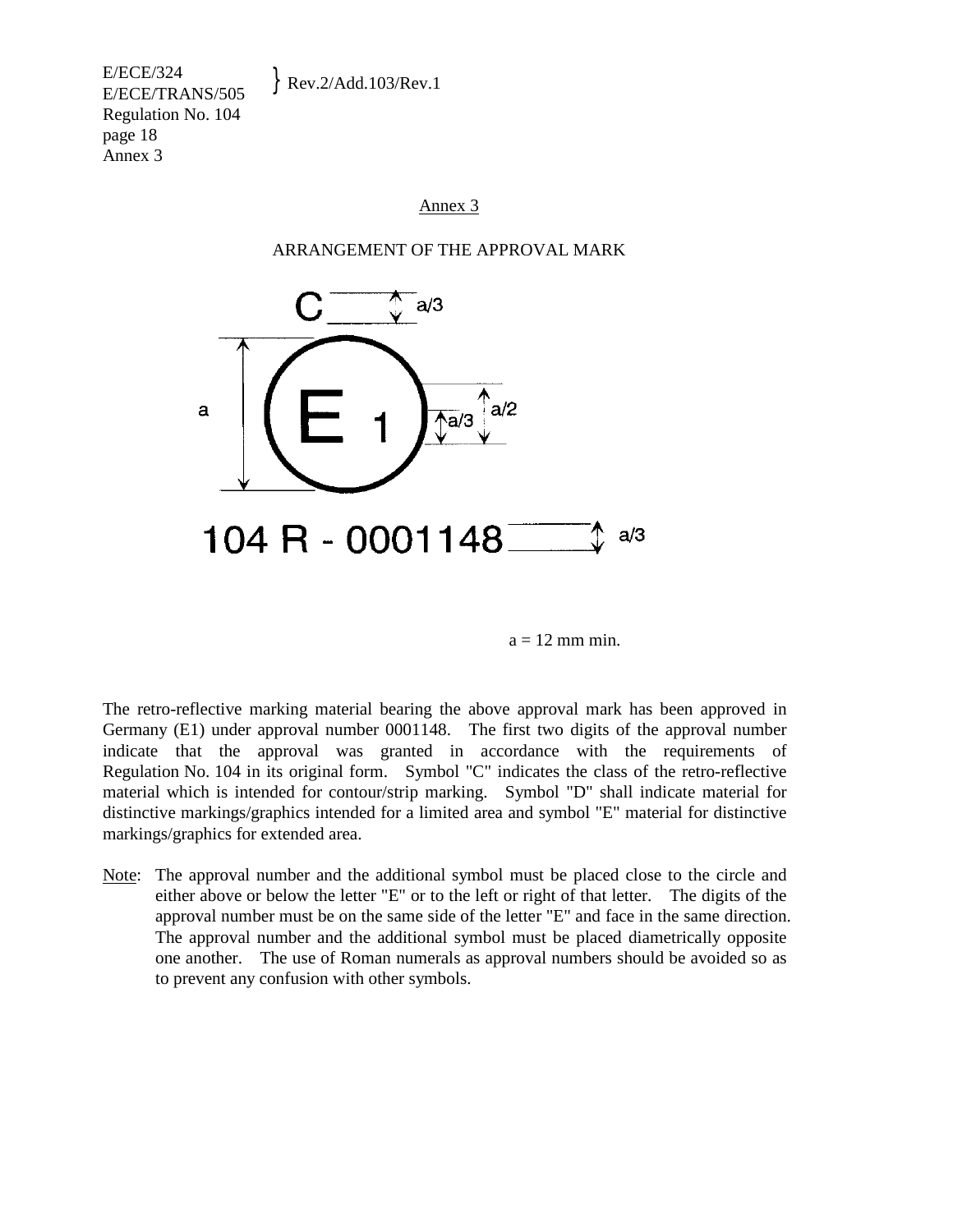#### Annex 4

#### TEST PROCEDURE

#### TEST SAMPLES

i<br>L

- 1. Five test samples representing either strips or planes of retro-reflective marking materials have to be submitted to the test laboratory. In the case of strips, at least a length of 3 meters shall be provided; in the case of planes, at least a surface of 500 mm x 500 mm shall be provided.
- 2. The test samples shall be representative of current production, manufactured in accordance with the recommendation of the manufacturer(s) of the retro-reflective marking materials. 1/
- 3. After verification of the general specifications (paragraph 6 of the Regulation) and the specifications of shape and dimensions (Annex 5), the samples shall be subjected to the heat resistance test described in Annex 8 to this Regulation, prior to the tests described in Annexes 6 and 7.
- 4. The photometric and colorimetric measurements may be made on five samples. The mean values should be taken.
- 5. For other tests, samples which have not undergone any testing should be used.

<sup>1/</sup> Test samples of retro-reflective marking materials shall be applied to edged and degreased aluminum panels of 2 mm thickness and shall be conditioned for 24 hours at  $23^{\circ}C \pm 2^{\circ}C$ at  $50\% \pm 5\%$  relative humidity prior to testing.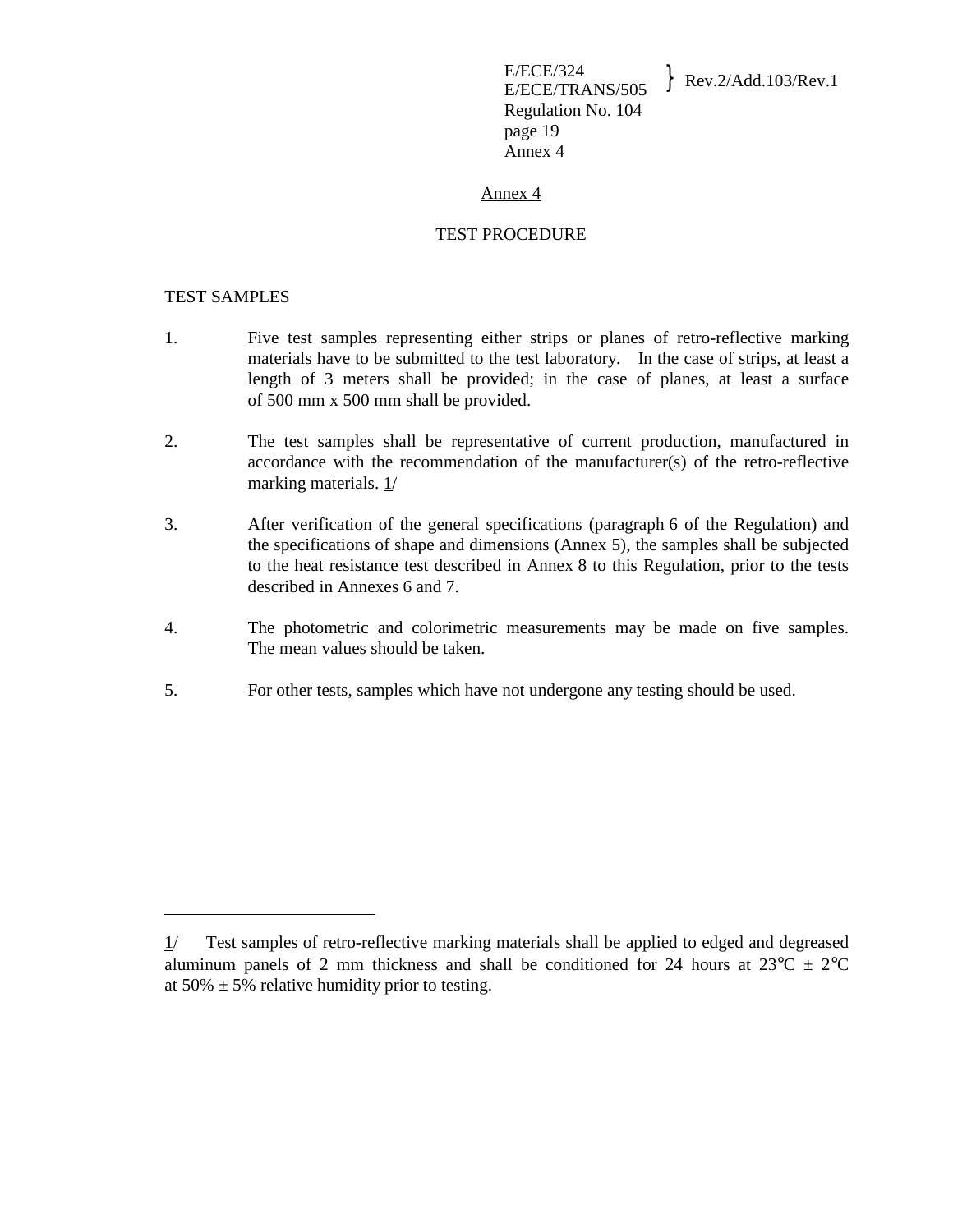#### Annex 5

#### SPECIFICATION OF MARKING DIMENSIONS

#### 1. SIDE AND REAR MARKING WITH STRIPS

1.1. General

The markings shall be made of strips of retro-reflective material.

- 1.2. Dimensions
- 1.2.1. The width of a side and/or rear marking material shall be 50 mm +10/-0 mm.
- 1.2.2. The minimum length of an element of a retro-reflective marking material shall be such that at least one approval mark is visible.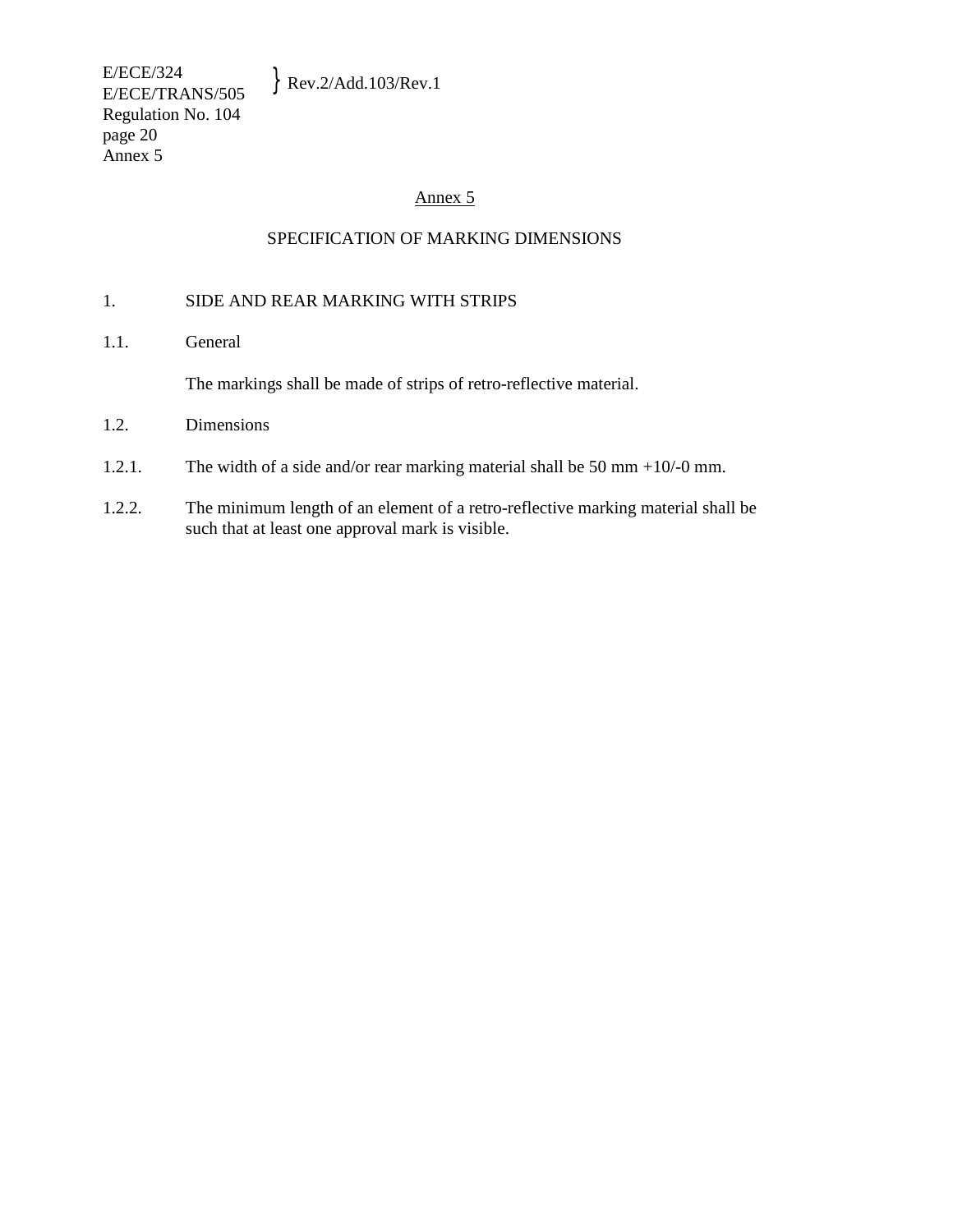E/ECE/324  $E/ECE/324$ <br>E/ECE/TRANS/505 Rev.2/Add.103/Rev.1 Regulation No. 104 page 21 Annex 6

#### Annex 6

#### COLORIMETRIC SPECIFICATIONS

- 1. Retro-reflective marking materials (class C) shall be white, yellow or red. Retro-reflective distinctive markings and/or graphics (classes D and E) may be of any colour.
- 2. When illuminated by the CIE Standard Illuminant A at an entrance angle  $\beta$ 1 =  $\beta$ 2 = 0° or, if this produces a colourless surface reflection, an angle  $β1 = ±5°$ ,  $β2 = 0°$ , and measured at an observation angle of  $= 20$ , the colour of the material in new condition shall be within the limits according to paragraph 2.30. of Regulation No.48.

| Table 1<br><b>Chromaticity Co-ordinates</b> |       |              |                |       |                |  |  |
|---------------------------------------------|-------|--------------|----------------|-------|----------------|--|--|
| Colour                                      |       | $\mathbf{1}$ | $\overline{2}$ | 3     | $\overline{4}$ |  |  |
|                                             | x[1]  | 0.585        | 0.610          | 0.520 | 0.505          |  |  |
| yellow                                      | y [1] | 0.385        | 0.390          | 0.480 | 0.465          |  |  |
| white                                       | x[1]  | 0.373        | 0.417          | 0.450 | 0.548          |  |  |
|                                             | y [1] | 0.402        | 0.359          | 0.513 | 0.414          |  |  |
| red                                         | x[1]  | 0.720        | 0.735          | 0.665 | 0.643          |  |  |
|                                             | y [1] | 0.258        | 0.265          | 0.335 | 0.335          |  |  |

Note: As the question of the night-time colours of retro-reflective marking materials is at present being studied by CIE TC 2.19, the above limits are therefore only provisional and will be revised later after CIE TC 2.19 has completed its work.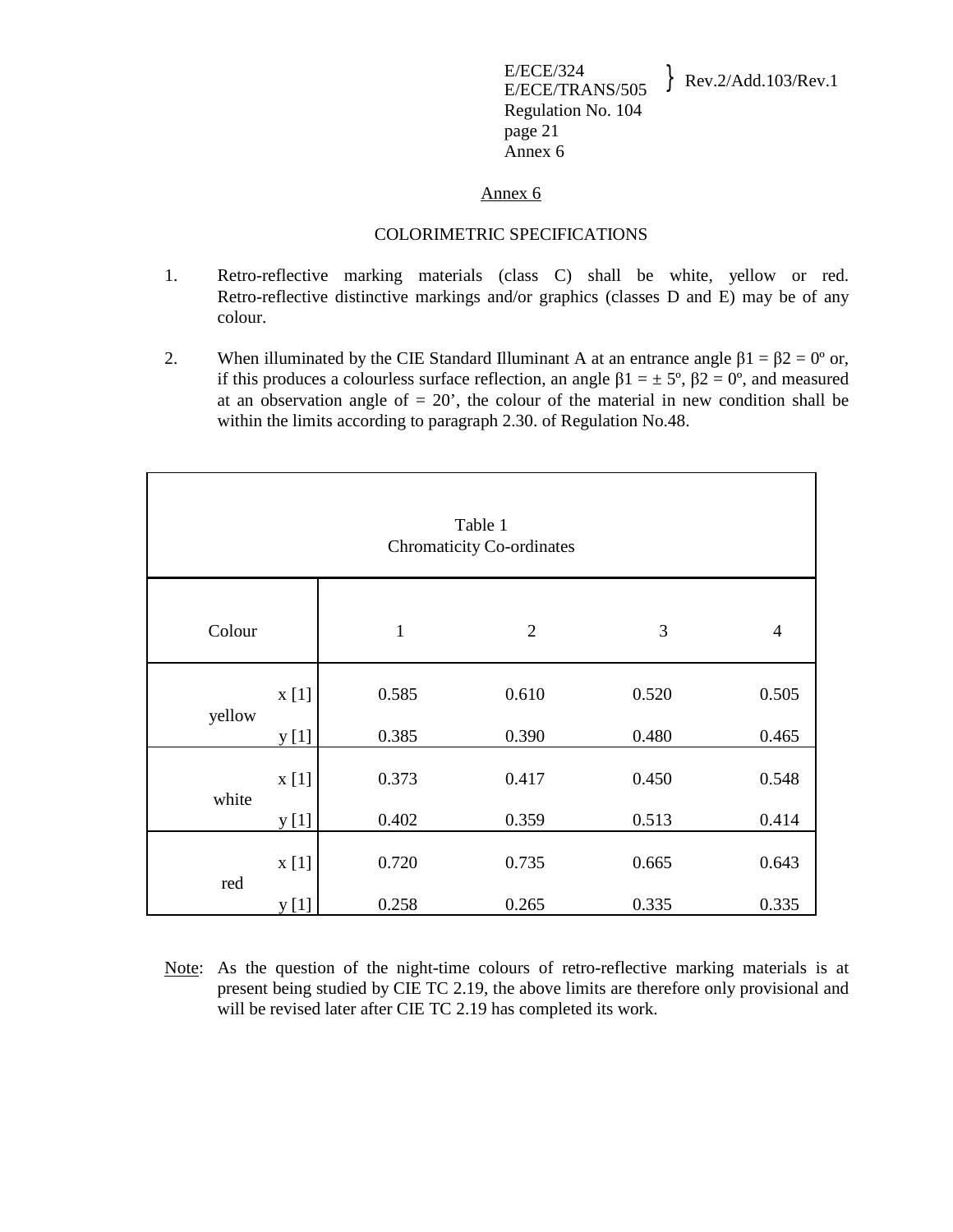E/ECE/324  $E/ECE/324$ <br>E/ECE/TRANS/505 Rev.2/Add.103/Rev.1 Regulation No. 104 page 22 Annex 7

#### Annex 7

### PHOTOMETRIC SPECIFICATIONS

- 1. When illuminated with a CIE Standard illuminant A and measured as recommended by CIE Publication No. 54, 1982, the coefficient of retro-reflection R` in candelas per  $m^2$  per lux (cd.m<sup>-2</sup>.lux<sup>-1</sup>) of the retro-reflective areas in new condition shall be at least as indicated in table 1 for yellow and white materials and at least as indicated in table 2 for red materials.
- 1.1. Minimum values for the coefficient of Retro-reflection Photometric specifications for retro-reflective markings of Class C:

| TABLE 1<br>Minimum values for the Coefficient of Retro-reflection R' $[cd.m^{-2}.lx^{-1}]$ |                      |                       |                    |                      |                        |  |
|--------------------------------------------------------------------------------------------|----------------------|-----------------------|--------------------|----------------------|------------------------|--|
| Observation angle $\alpha$ [°]                                                             | Entrance Angle ß [°] |                       |                    |                      |                        |  |
| $\alpha = 0.33^{\circ} (20^{\prime})$                                                      | B1<br>B2             | $\boldsymbol{0}$<br>5 | $\mathbf{0}$<br>30 | $\overline{0}$<br>40 | $\boldsymbol{0}$<br>60 |  |
| Colour                                                                                     |                      |                       |                    |                      |                        |  |
| yellow                                                                                     |                      | 300                   | 130                | 75                   | 10                     |  |
| white                                                                                      |                      | 450                   | 200                | 90                   | 16                     |  |
| red                                                                                        |                      | 120                   | 60                 | 30                   | 10                     |  |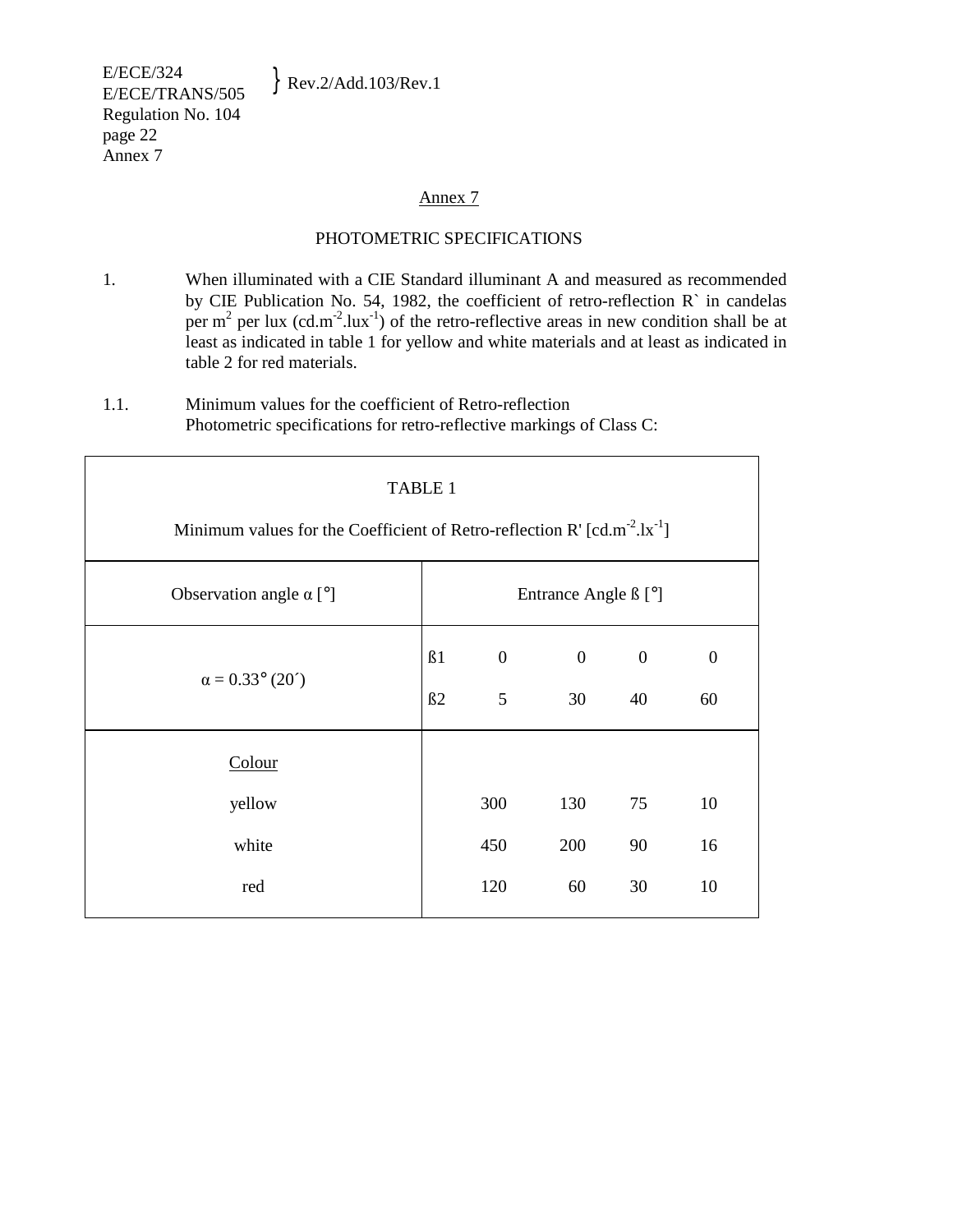E/ECE/324  $E/ECE/324$ <br>E/ECE/TRANS/505 Rev.2/Add.103/Rev.1 Regulation No. 104 page 23 Annex 7

1.2. Maximum values for the coefficient of retro-reflection Photometric specifications for distinctive markings or graphics of class D:

| TABLE 2                                                                                                   |                                |          |          |    |    |  |  |
|-----------------------------------------------------------------------------------------------------------|--------------------------------|----------|----------|----|----|--|--|
|                                                                                                           |                                |          |          |    |    |  |  |
| Maximum values for the Coefficient of Retro-reflection R' $\lceil$ cd.m <sup>-2</sup> .lx <sup>-1</sup> ] |                                |          |          |    |    |  |  |
|                                                                                                           |                                |          |          |    |    |  |  |
| Observation angle $\alpha$ [°]                                                                            | Entrance Angle β ( $\degree$ ) |          |          |    |    |  |  |
|                                                                                                           | $\beta_1$                      | $\theta$ | $\theta$ |    |    |  |  |
| $\alpha = 0.33^{\circ}$ (20')                                                                             | ß,                             |          | 30       | 40 | 61 |  |  |
| Any colour                                                                                                |                                | 150      | 65       | 37 |    |  |  |

Note: If the sample is provided with an orientation mark, the specified values must only be observed for this orientation. Test samples without an orientation mark must be observed for values at 0° and 90° orientations as well.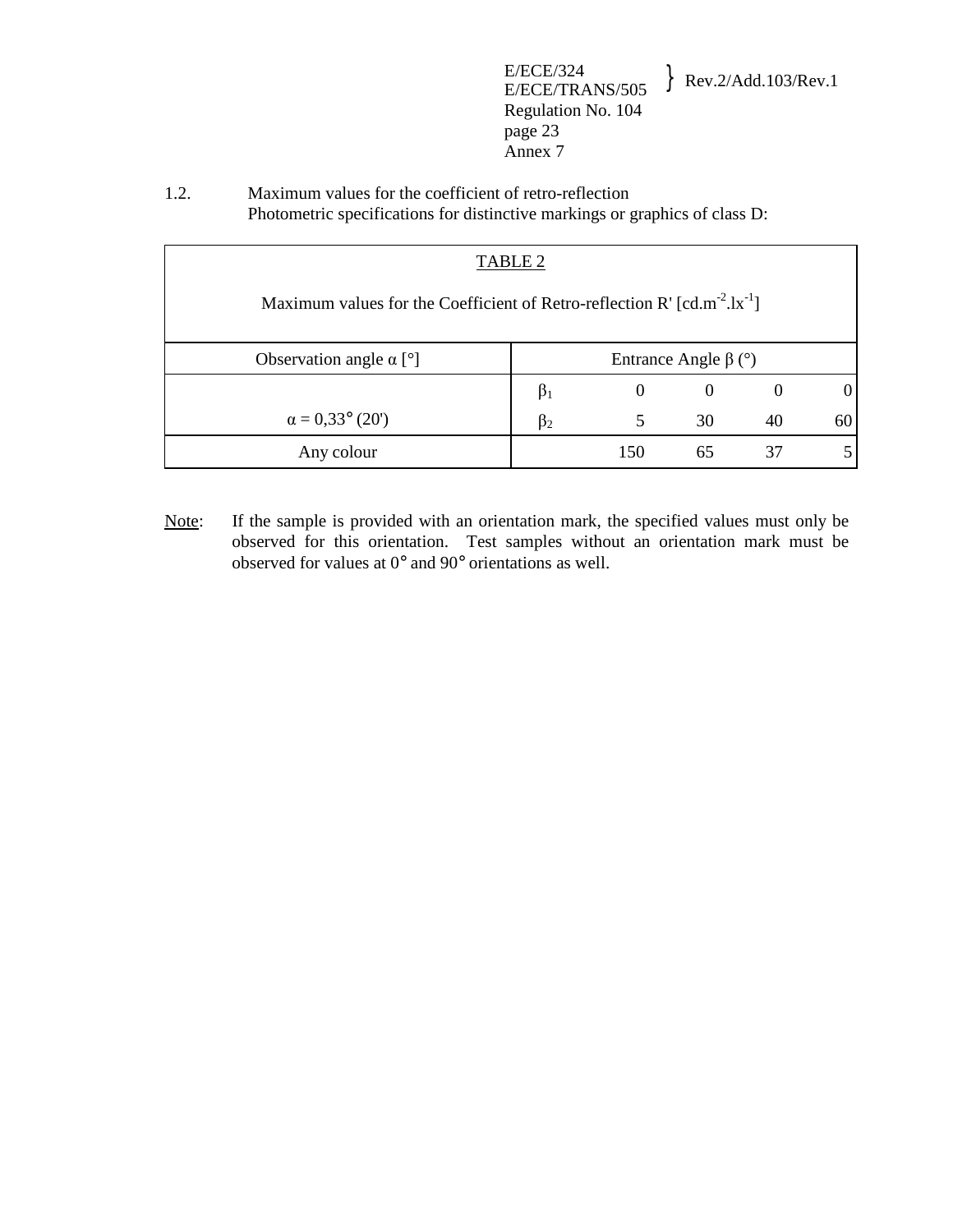E/ECE/324  $E/ECE/STRANS/505$  Rev.2/Add.103/Rev.1 Regulation No. 104 page 24 Annex 8

#### Annex 8

#### RESISTANCE TO EXTERNAL AGENTS

- 1. Resistance to weathering
- 1.1. Procedure For each test, two specimens of a sample unit (see paragraph 2.1.4. of this Regulation) are taken. One specimen shall be stored in a dark and dry container for subsequent use as "reference unexposed specimen".

 The second specimen shall be subjected to a source of illumination in accordance with ISO Standard 105 - B02 - 1978, Section 4.3.1; the retro-reflective material shall be exposed until blue standard No. 7 has faded to No. 4 on the grey scale. After the test, the specimen shall be washed in a dilute neutral detergent solution, dried and examined for conformity with the requirements specified in paragraphs 1.2. to 1.4.

1.2. Visual appearance

 No area of the exposed specimen shall show any evidence of cracking, scaling, splitting, blistering, delamination, distortion, chalking, staining or corrosion.

- 1.3. Colour fastness The colours of the exposed specimen shall still meet the requirements specified in Annex 6.
- 1.4. Effect on the coefficient of retro-reflection of the retro-reflective material:
- 1.4.1. For this check, measurements shall be made only at an observation angle of  $\alpha = 20'$ and an entrance angle of  $B_2 = 5^\circ$  by the method given in Annex 7.
- 1.4.2. The coefficient of retro-reflection of the exposed specimen when dry shall be not less than 80 per cent of the value in Annex 7, tables 1 and 2.
- 2. Resistance to corrosion
- 2.1. A specimen of the sample unit shall be subjected to the action of a saline mist for 48 hours comprising two periods of exposure of 24 hours each, separated by an interval of 2 hours during which the specimen is allowed to dry.

The saline mist shall be produced by atomizing at a temperature of  $35 \pm 2^{\circ}$  C a saline solution obtained by dissolving 5 parts by weight of sodium chloride in 95 parts of distilled water containing not more than 0.02 per cent of impurities.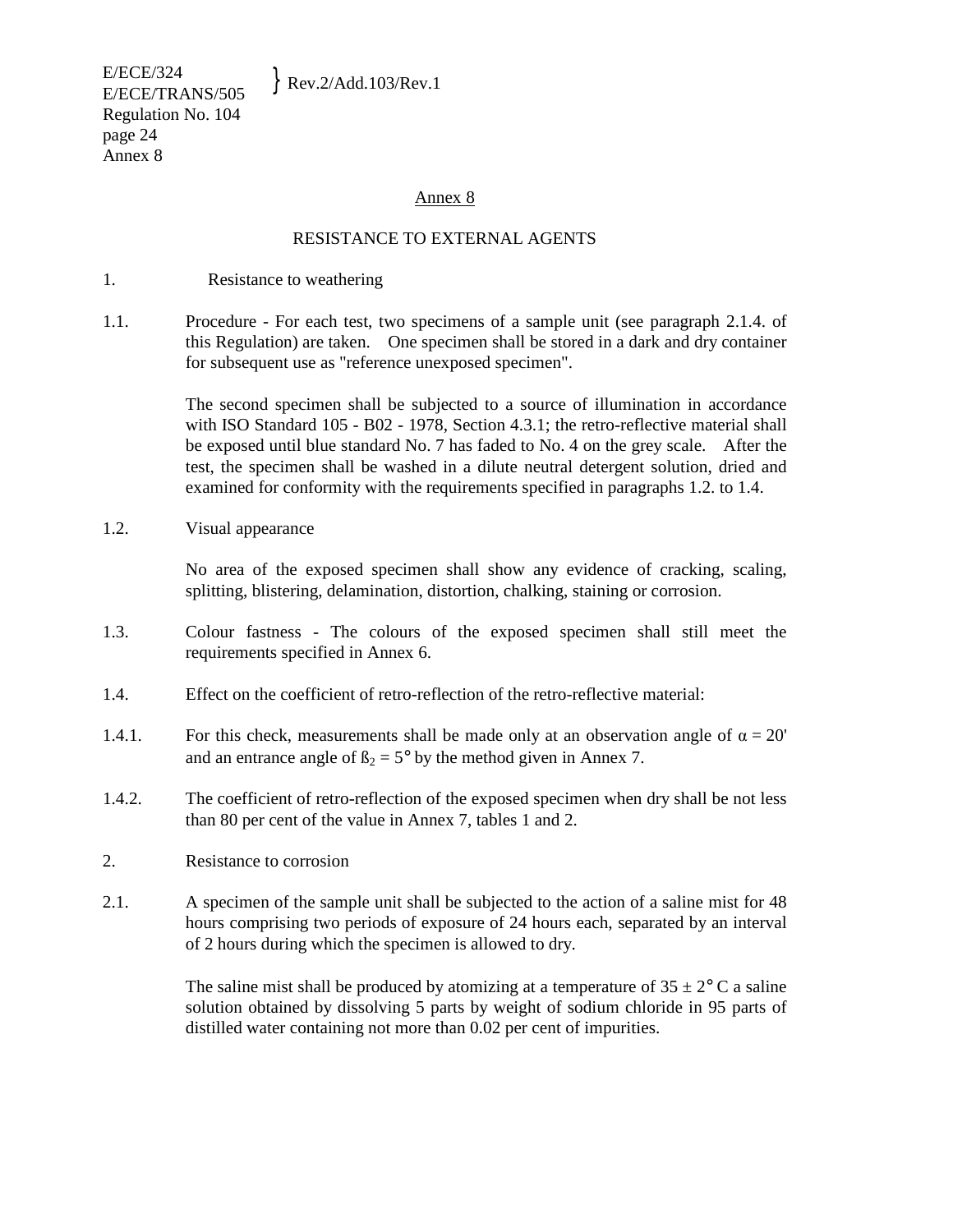E/ECE/324  $E/ECE/324$ <br>E/ECE/TRANS/505 Rev.2/Add.103/Rev.1 Regulation No. 104 page 25 Annex 8

- 2.2. Immediately after completion of the test, the sample shall show no sign of corrosion liable to impair the efficiency of the marking.
- 2.2.1. The coefficient of retro-reflection R' of the retro-reflective areas, when measured after a recovery period of 48 hours as specified in paragraph 1 of Annex 7, at an entrance angle of  $\beta_2 = 5^{\circ}$  and an observation angle of  $\alpha = 20'$ , shall be not less than the value in Annex 7, table 1 or more than the value in table 2 respectively. Before measuring, the surface shall be cleaned to remove salt deposits from the saline mist.
- 3. Resistance to fuels

 A section of a sample unit not less than 300 mm long shall be immersed in a mixture of n-heptane and toluol, 70 per cent and 30 per cent by volume, for one minute. After removal, the surface shall be wiped dry with a soft cloth and shall not show any visible change which would reduce its effective performance.

- 4. Resistance to heat
- 4.1. A section of a sample unit not less than 300 mm long shall be kept for 12 hours (in the case of moulded plastics reflectors this time shall be 48 hours) in a dry atmosphere at a temperature of  $65 \pm 2$ °C after which the sample shall be allowed to cool for 1 hour at  $23 \pm 2$ °C. It shall then be kept for 12 hours at a temperature of  $-20 \pm 2$ °C.
- 4.2. The sample shall be examined after a recovery time of 4 hours under normal laboratory conditions.
- 4.3. After this test, no cracking or appreciable distortion of the surface particularly of the optical units, shall be evident.
- 5. Resistance to cleaning
- 5.1. Manual cleaning
- 5.1.1. A test sample smeared with a mixture of detergent lubricating oil and graphite shall be easily cleaned without damage to the retro-reflective surface when wiped with a mild aliphatic solvent such as n-heptane, followed by washing with a neutral detergent.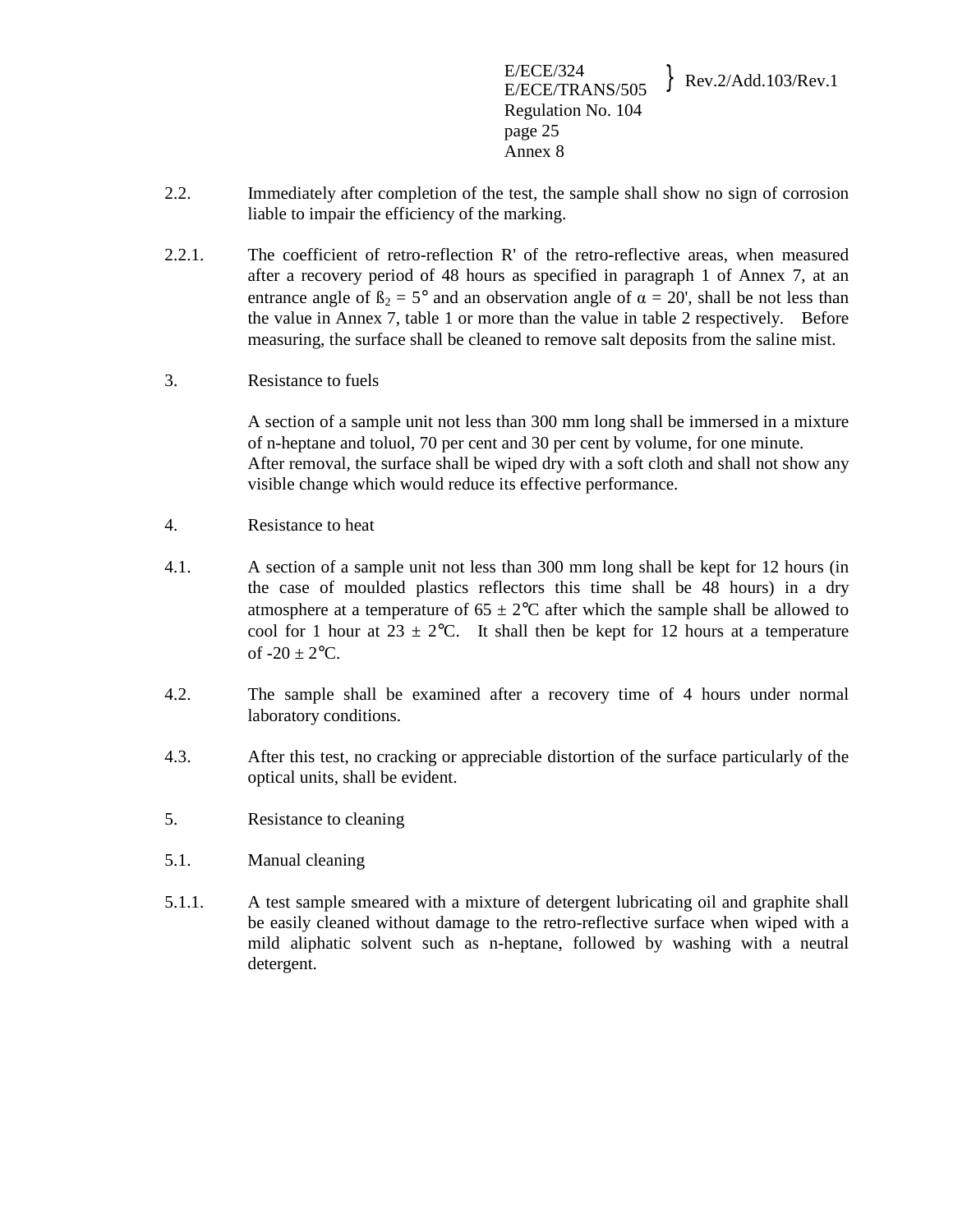#### 5.2. Power washing

- 5.2.1. When subjected to a continuous spraying action for 60 seconds on the test component in its normal mounting conditions, a test sample shall show no damage to the retro-reflective surface or delamination from the substrate or separation from the sample mounting surface under the following set-up parameters:
	- (a) Water/wash solution pressure  $8 \pm 0.2$  MPa;
	- (b) Water/wash solution temperature  $60^{\circ}$  5  $^{\circ}$ C;
	- (c) Water/wash solution flow rate  $7 \pm 1$  l/min;
	- (d) The tip of the cleaning wand to be positioned at distance of  $600 \pm 20$  mm away from the retro-reflective surface;
	- (e) Cleaning wand to be held at no greater angle than 45 degrees from perpendicular to the retro-reflective surface;
	- (f) 40 degree nozzle creating wide fan pattern.
- 6. Stability of photometric properties
- 6.1. The approval granting authority has the right to test the optical properties stability of a retro-reflecting material in use (when used for marking or as distinctive markings/graphics).
- 6.2. The Administrative Departments of Contracting Parties, in which the approval was granted, may undertake the same tests. If "systematic failures in use" occur for a type of retro-reflective material, the tested material samples shall be transferred for appraisal to the authority which granted approval.
- 6.3. If other criteria are missing, the notation "systematic failures in use" for a type of retro-reflective material is to be established according to paragraph 6 of this Regulation.
- 7. Resistance to penetration of water
- 7.1. Sample unit of retro-reflective marking shall be immersed for 10 minutes in water at a temperature of 50  $\pm$  5 °C, the highest point of the upper part of the retro-reflective surface being 20 mm below the surface of the water. This test shall be repeated after turning the sample unit through 180°, so that the retro-reflecting surface is at the bottom and the rear face is covered by about 20 mm of water. The sample unit(s)